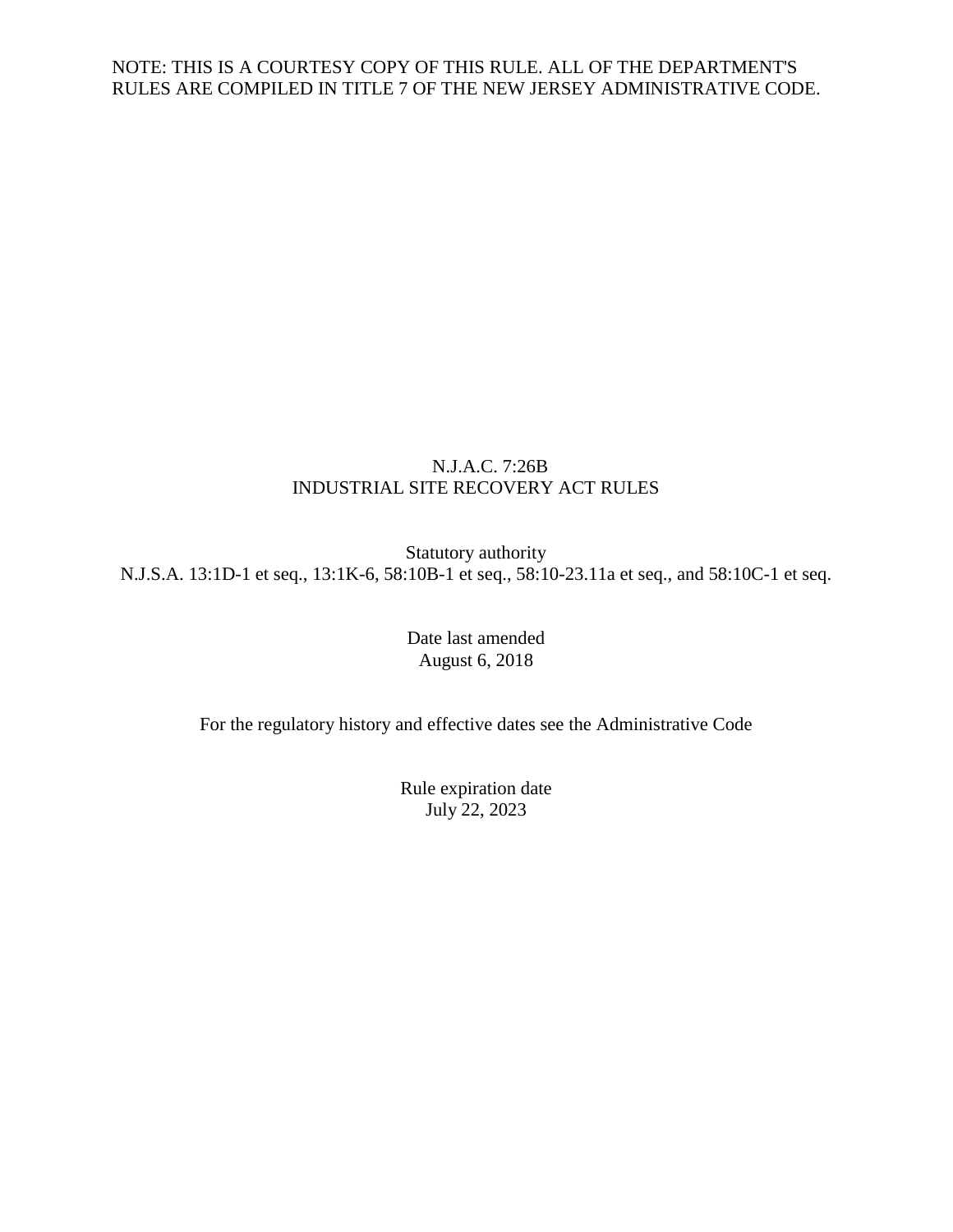# **TABLE OF CONTENTS**

| 7:26B-2.4 Revisions to North American Industry Classification System Codes for |    |
|--------------------------------------------------------------------------------|----|
|                                                                                |    |
| SUBCHAPTER 3. NOTIFICATION AND REMEDIATION REQUIREMENTS 13                     |    |
|                                                                                |    |
|                                                                                |    |
|                                                                                |    |
|                                                                                |    |
|                                                                                |    |
|                                                                                |    |
|                                                                                |    |
|                                                                                |    |
|                                                                                |    |
|                                                                                |    |
|                                                                                | 21 |
|                                                                                |    |
|                                                                                |    |
|                                                                                |    |
|                                                                                |    |
|                                                                                |    |
|                                                                                |    |
|                                                                                |    |
|                                                                                |    |
|                                                                                |    |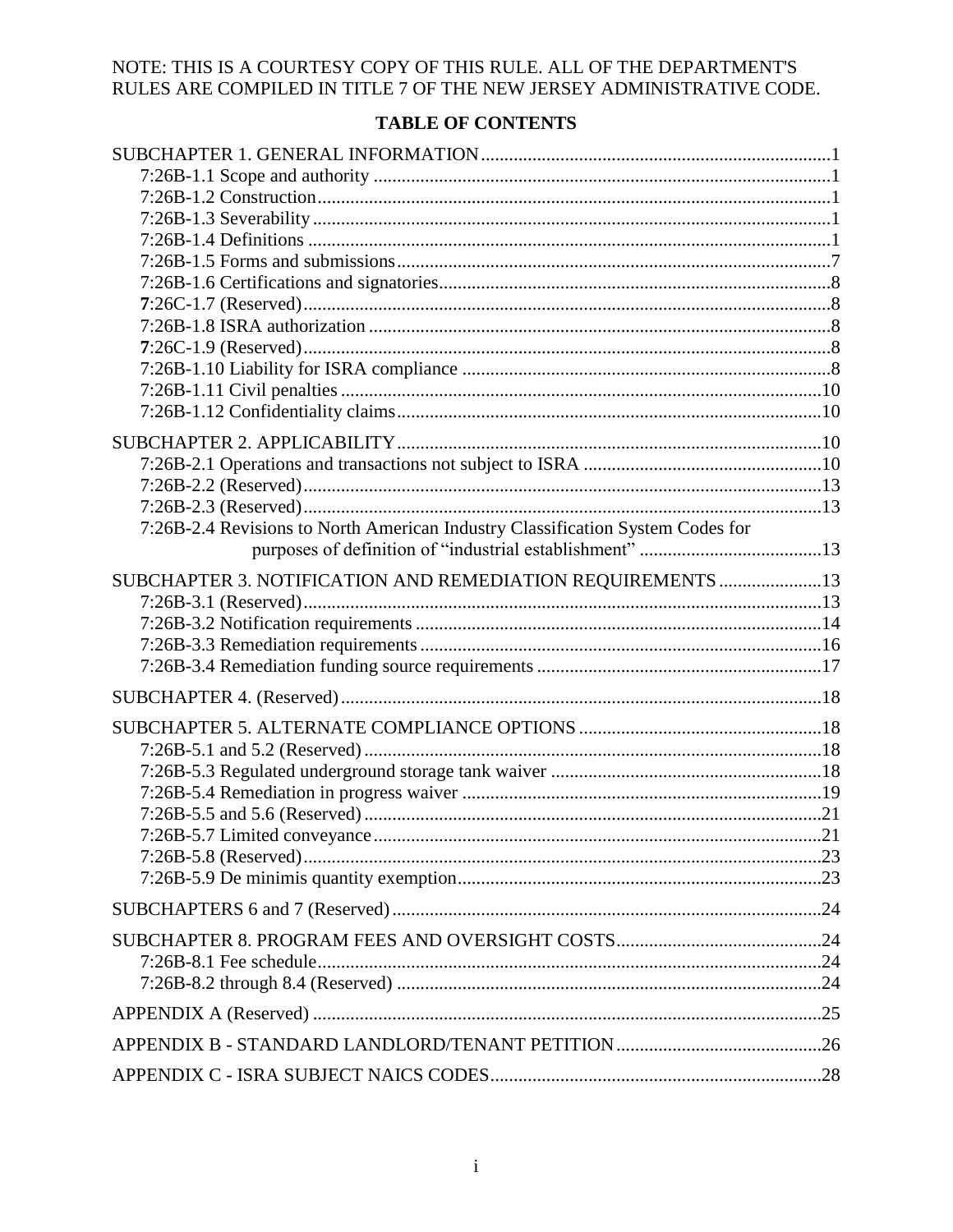### <span id="page-2-1"></span><span id="page-2-0"></span>SUBCHAPTER 1. GENERAL INFORMATION 7:26B-1.1 Scope and authority

This chapter constitutes the rules governing the implementation of the Industrial Site Recovery Act, P.L. 1993 c.139 (N.J.S.A. 13:1K-6 et seq.).

#### <span id="page-2-2"></span>7:26B-1.2 Construction

This chapter shall be liberally construed to allow the Department to implement fully its statutory functions pursuant to the Act.

#### <span id="page-2-3"></span>7:26B-1.3 Severability

If any subchapter, section, subsection, provision, clause, or portion of this chapter, or the application thereof to any person, is adjudged unconstitutional or invalid by a court of competent jurisdiction, such judgment shall be confined in its operations to the subchapter, section, subsection, provision, clause, portion, or application directly involved in the controversy in which such judgment shall have been rendered and it shall not affect or impair the remainder of this chapter or the application thereof.

#### <span id="page-2-4"></span>7:26B-1.4 Definitions

The following words and terms, when used in this chapter, shall have the following meanings unless the context clearly indicates otherwise.

"Act" or "ISRA" means the Industrial Site Recovery Act, N.J.S.A. 13:1K-6 et seq.

"Agricultural commodity" means any plant or part thereof, or animal or animal product, produced by a person (including farmers, ranchers, vineyardists, plant propagators, Christmas tree growers, aquaculturists, floriculturists, orchardists, foresters, or other comparable persons) primarily for sale, consumption, propagation, or other use by man or animals.

"Area of concern" means any area defined as such pursuant to the Technical Requirements for Site Remediation, N.J.A.C. 7:26E.

"Authorization letter" means a written statement issued by the Department that authorizes an owner or operator of an industrial establishment to transfer ownership or operations or in the case of a cessation of operations, authorizes the cessation of operations as it relates to the owner and operators obligation to remediate the industrial establishment.

"Authorized agent" means the person authorized to receive correspondence or communications, on behalf of the person responsible for conducting the remediation of the industrial establishment, for matters covered by this chapter.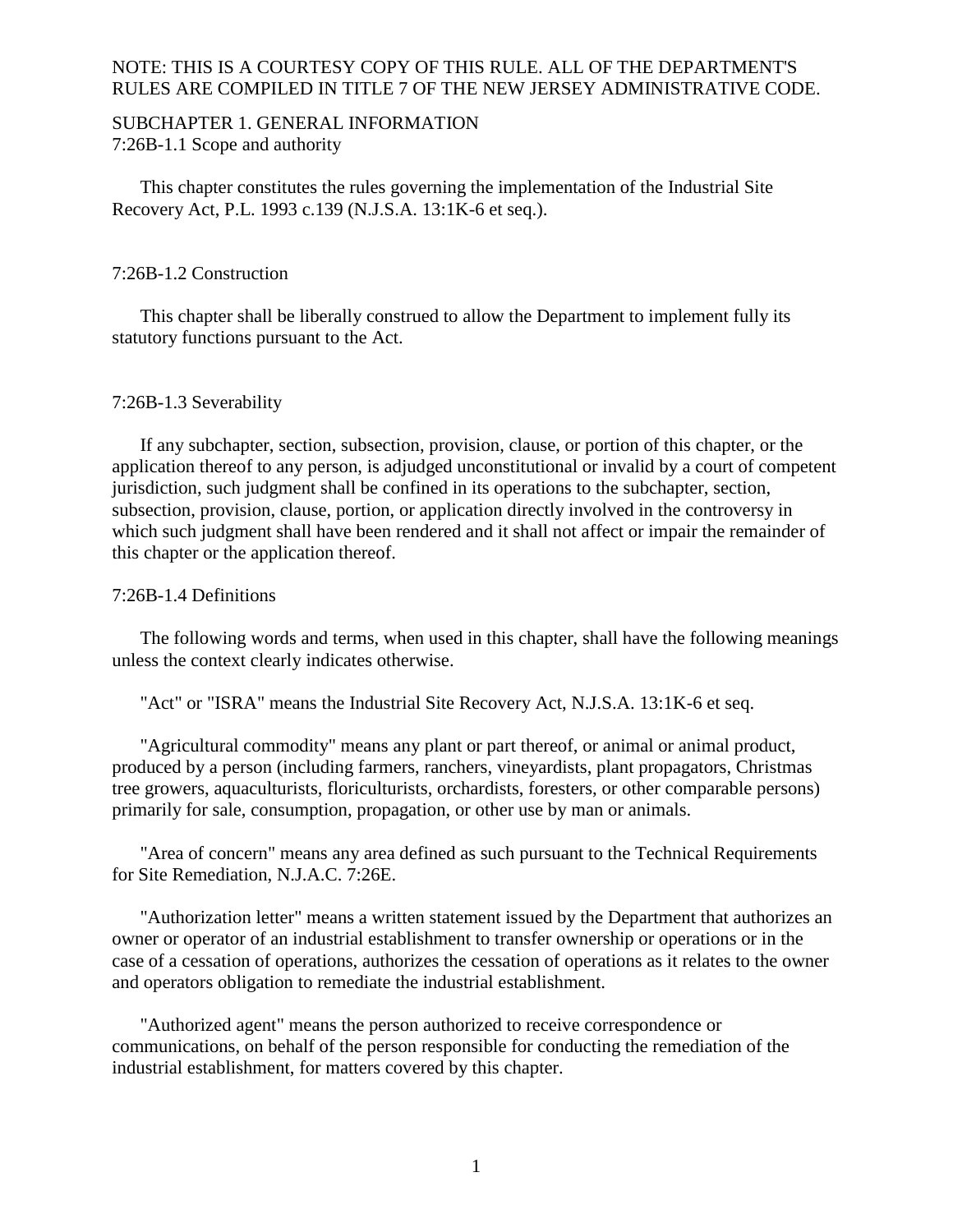"Change in ownership" means:

1. The sale or transfer of the business of an industrial establishment;

2. The sale or transfer of any of the real property on which the industrial establishment operates, including any of the block(s) and lot(s) upon which the operations of the industrial establishment are conducted and any contiguous block(s) and lot(s) controlled by the same owner or operator that are vacant land;

3. The sale or transfer of title to an industrial establishment or the real property of an industrial establishment by exercising an option to purchase;

4. The sale or transfer of a general partnership interest in a general partnership or in a limited partnership or the sale or transfer of a limited partnership interest in a limited partnership where the limited partner is liable for the obligation of the limited partnership pursuant to the limited partnership agreement or by law, which results in any one of the following:

i. The change in the general partner, or the limited partner where the limited partner is liable for the obligations of the partnership, holding the controlling interest in the direct owner or operator of the industrial establishment;

ii. The reduction, by 10 percent or more of the assets available for remediation of the industrial establishment; or

iii. The change in the general partner or the limited partner where the limited partner is liable for the obligations of the partnership, holding the controlling interest in the indirect owner of the industrial establishment where the indirect owner's assets would be available for remediation;

5. The sale or transfer of the sole general partner's entire interest in a limited partnership where the limited partnership is one of the following:

i. The limited partnership is the direct owner or operator of the industrial establishment; or

ii. The limited partnership has the controlling interest in the indirect owner of the industrial establishment where the indirect owner's assets would be available for remediation;

6. The reorganization of a general or limited partnership into a corporation, limited liability company, limited liability partnership or other similar business entity;

7. The sale or transfer of stock in a corporation or interest in a limited liability company, resulting in a merger or consolidation involving the direct owner or operator or indirect owner of the industrial establishment;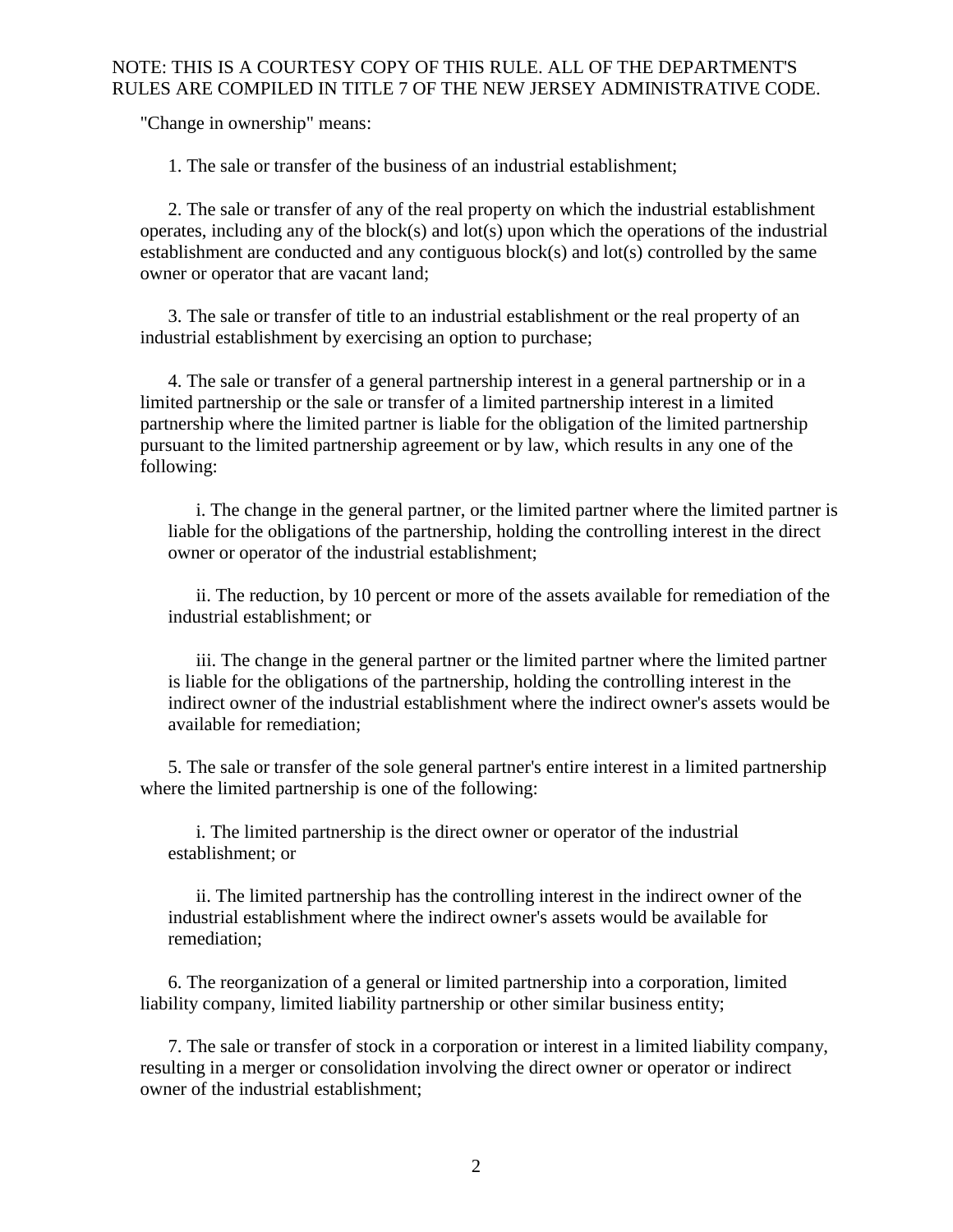8. The sale or transfer of stock in a corporation or interest in a limited liability company, resulting in a change in the person holding the controlling interest in the direct owner or operator or indirect owner of the industrial establishment; and

9. The sale or transfer of interests in a limited liability company that owns or operates an industrial establishment, is the direct owner or operator or indirect owner of an industrial establishment, where the indirect owner's assets would be available for remediation.

"Closing operations" means:

1. The cessation of operations which, as measured on a constant, annual date-specific basis, within any five-year period:

i. Results in at least a 90 percent reduction in the total value of the product output from the entire industrial establishment; or

ii. For industrial establishments which product output is undefined:

(1) Results in at least a 90 percent reduction in the number of employees; or

(2) Results in at least a 90 percent reduction in the area of operations of an industrial establishment;

2. Any temporary cessation of operations of an industrial establishment for a period greater than two years;

3. An industrial establishment becomes nonoperational for health or safety reasons as a result of a judicial proceeding or final agency action;

4. The initiation of bankruptcy proceedings pursuant to Chapter 7 of the United States Bankruptcy Code, 11 U.S.C. §§ 701 et seq. or the filing of a plan of reorganization that provides for a liquidation pursuant to Chapter 11 of the United States Bankruptcy Code, 11 U.S.C. §§ 1101 et seq.;

5. Any change of operations of an industrial establishment that changes the industrial establishment's North American Industry Classification System number to one that is not subject to ISRA;

6. The termination of a lease or sublease, unless there is no disruption in operations of the industrial establishment; and

7. The assignment of a lease or sublease, unless there is no change in the operator of the industrial establishment and there is no disruption in operations of the industrial establishment.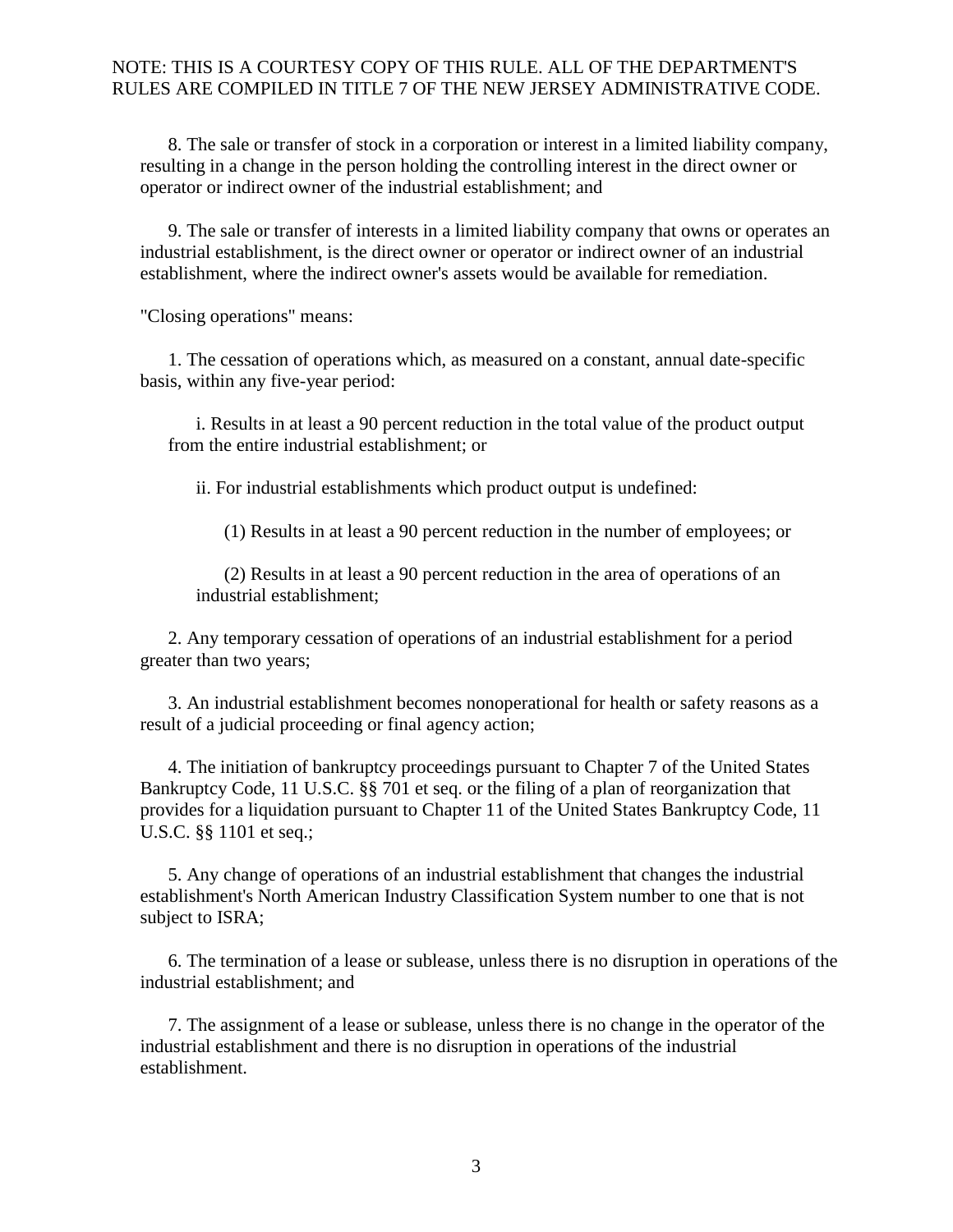"Commissioner" means the Commissioner of the Department of Environmental Protection or his or her authorized representative.

"Controlling interest" means the interest held by a person or person(s) who possess(es) the power to direct or cause the direction of the management and policies of a corporation, partnership or other business entity.

"Corporate reorganization not substantially affecting ownership" means the restructuring or reincorporation by the management or owners of an entity, which does not diminish the availability of assets for any remediation, diminish the Department's ability to reach those assets, or otherwise hinder the owner's or operator's ability to remediate the industrial establishment.

"Department" means the New Jersey Department of Environmental Protection.

"Direct owner or operator" means any person that directly owns or operates an industrial establishment. A holder of a mortgage or other security interest in the industrial establishment shall not be deemed to be a direct owner or operator of the industrial establishment unless or until it loses its exemption under N.J.S.A. 58:10-23.11g4 or obtains title to the industrial establishment by deed of foreclosure, by other deed, or by court order or other process.

"Discharge" means any intentional or unintentional action or omission resulting in the releasing, spilling, leaking, pumping, pouring, emitting, emptying or dumping of a hazardous substance or hazardous waste into the waters or onto the lands of the State.

"Engineering control" means any physical mechanism defined as such pursuant to the Technical Requirements for Site Remediation, N.J.A.C. 7:26E.

"Final remediation document" means a document defined as such pursuant to the Administrative Requirements for the Remediation of Contaminated Sites rules at N.J.A.C. 7:26C-1.3.

"GIN" means General Information Notice described at N.J.A.C. 7:26B-3.2(a).

"Hazardous substance" means any substance defined as such pursuant to the Discharges of Petroleum and Other Hazardous Substances Regulations, N.J.A.C. 7:1E.

"Hazardous waste" means any waste defined as such pursuant to the Solid Waste Management Act, N.J.S.A. 13:1E**-**1 et seq., that is further defined as a hazardous waste pursuant to the Solid Waste rules at N.J.A.C. 7:26-1.6.

"Indirect owner" means any person who holds a controlling interest in a direct owner or operator, holds a controlling interest in another indirect owner, or holds an interest in a partnership which is the indirect owner or a direct owner or operator, of an industrial establishment.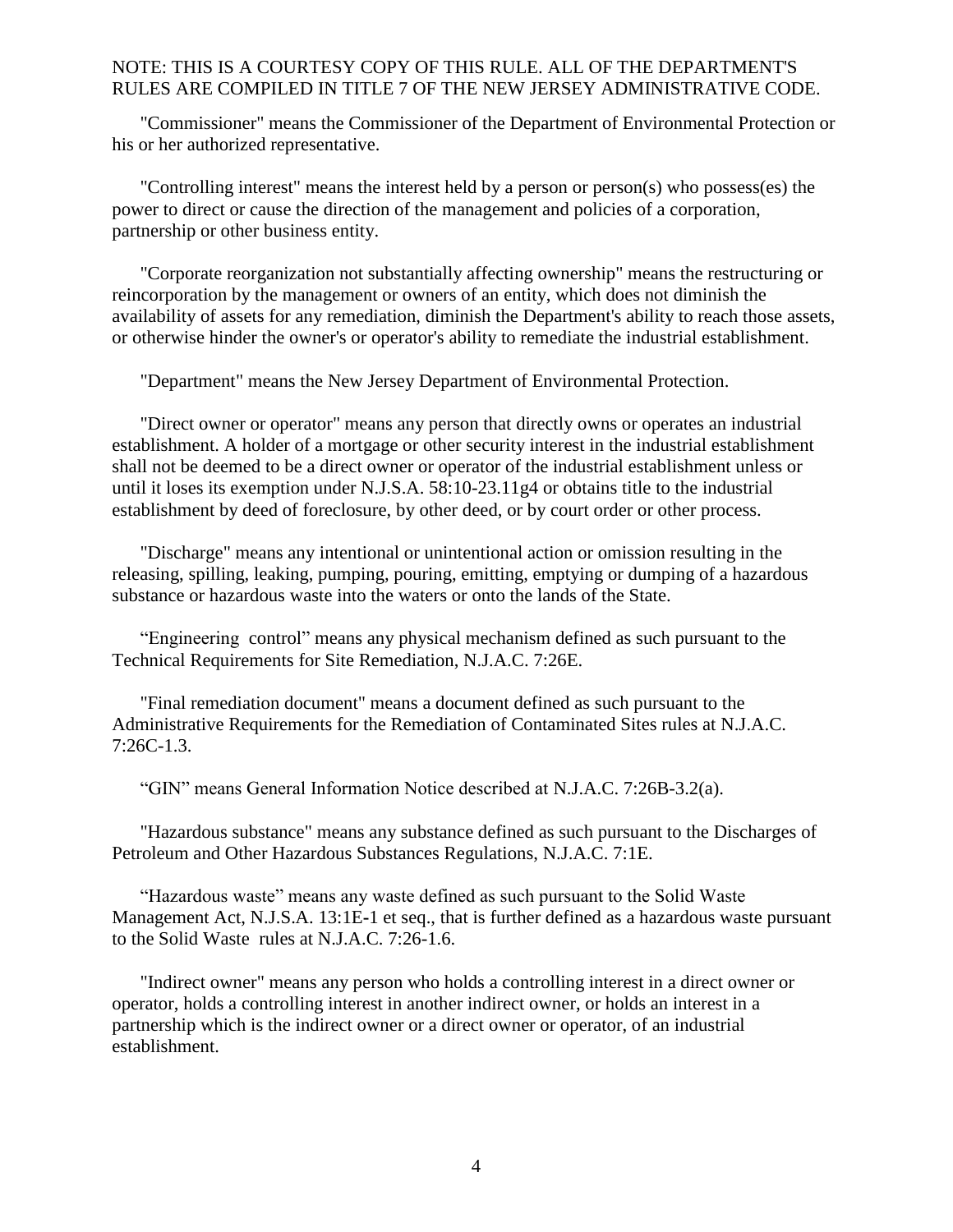"Industrial establishment" means any place of business or real property at which such business is conducted, having the North American Industry Classification System (NAICS) codes listed in chapter Appendix C, incorporated herein by reference, dated and published in 2002 by the Executive Office of the President of the United States, Office of Management and Budget, ISBN 0-934213-87-9 NTIS PB2002-502024, subject to the specified exceptions and limitations and engaged in operations on or after December 31, 1983, which involve the generation, manufacture, refining, transportation, treatment, storage, handling, or disposal of hazardous substances and wastes on-site, above or below ground unless otherwise provided at N.J.A.C. 7:26B-2.1. For properties which are owner occupied or are leased to a single tenant, the industrial establishment includes all of the block(s) and lot(s) upon which the business is conducted and those contiguous block(s) and lot(s) controlled by the same owner or operator that are vacant land, or that are used in conjunction with such business. For leased properties with two or more leased spaces, the industrial establishment includes the leasehold and any areas of concern that provide**,** are associated with, or are utilized for, hazardous substances and wastes to or from the leasehold**,** regardless of their location.

"Innovative remedial action technology" means a remedial action defined as such pursuant to the Technical Requirements for Site Remediation, N.J.A.C. 7:26E.

"Institutional control" means a mechanism defined as such pursuant to the Technical Requirements for Site Remediation, N.J.A.C. 7:26E.

"Licensed site remediation professional" means a person defined as such pursuant to the Administrative Requirements for the Remediation of Contaminated Sites rules at N.J.A.C. 7:26C-1.3.

"Limited restricted use remedial action" means a remedial action defined as such pursuant to the Technical Requirements for Site Remediation, N.J.A.C. 7:26E.

"No further action letter" means a written determination by the Department that, based upon an evaluation of the historical use of the industrial establishment, or of an area of concern or areas of concern, as applicable, and any other investigation or action the Department deems necessary, there are no discharged hazardous substances or hazardous wastes present at the industrial establishment or area(s) of concern, or any other property to which discharged hazardous substances or hazardous wastes originating at the industrial establishment have migrated, or that any discharged hazardous substances or hazardous wastes present at the industrial establishment or that have migrated from the industrial establishment have been remediated in accordance with applicable remediation regulations. The Department may issue a "no further action letter" if hazardous substances or hazardous wastes remain on the industrial establishment or any other property with appropriate engineering and institutional controls.

"Operator" means any person, including users, tenants, or occupants, having and exercising direct actual control of the operations of an industrial establishment. A holder of a mortgage or other security interest in the industrial establishment is not an operator of the industrial establishment unless or until it loses its exemption under N.J.S.A. 58:10-23.11g4 or obtains title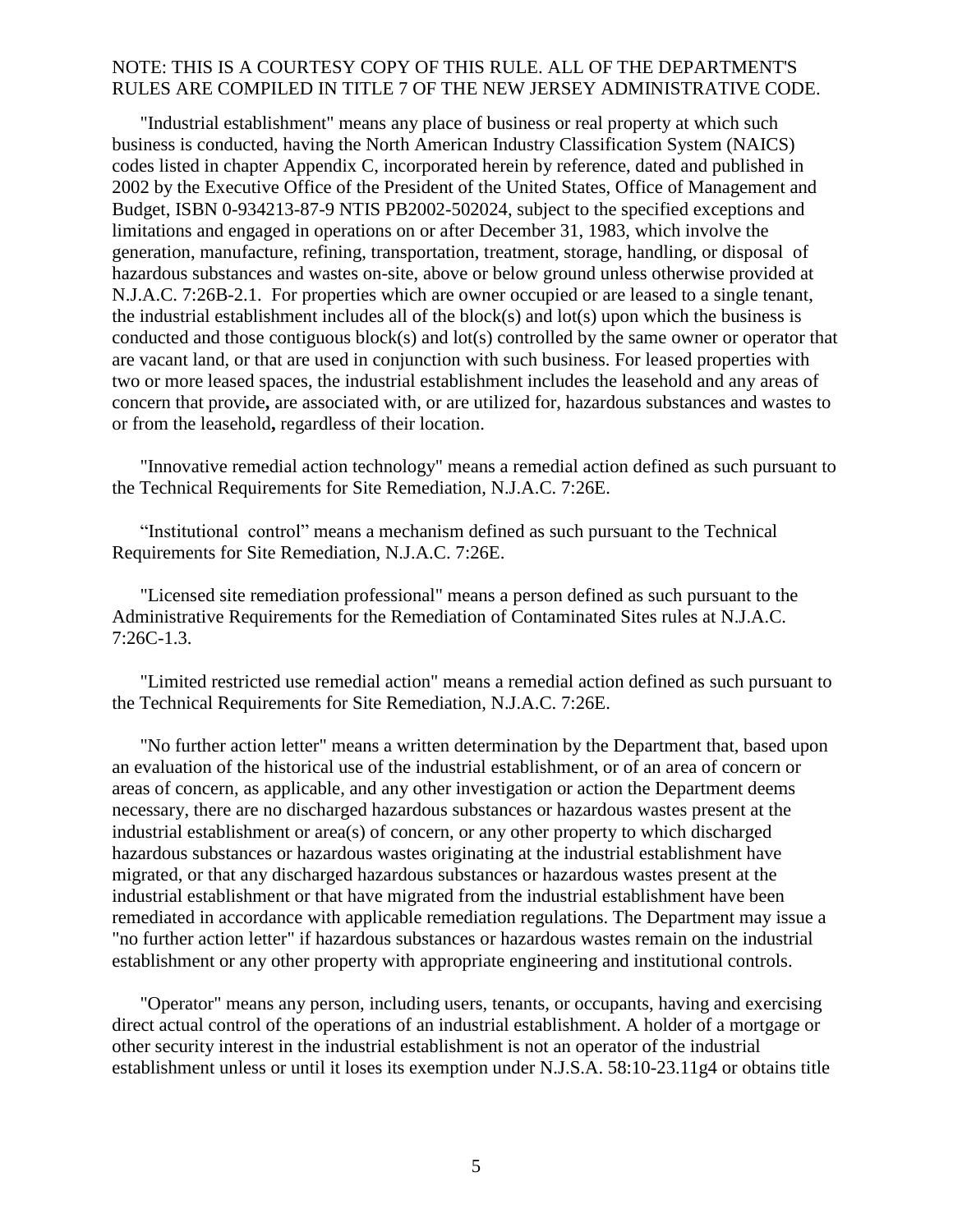to the industrial establishment by deed of foreclosure, by other deed, or by court order or other process.

"Owner" means any person who owns the real property of an industrial establishment or who owns the industrial establishment. A holder of a mortgage or other security interest in the industrial establishment is not an owner of the industrial establishment unless or until it loses its exemption under N.J.S.A. 58:10-23.11g4 or obtains title to the industrial establishment by deed of foreclosure, by other deed, or by court order or other process.

"Person" means any individual or entity, including without limitation, a public or private corporation, company, estate, association, society, firm, partnership, joint stock company, foreign individual or entity, interstate agency or authority, the United States and any of its political subdivisions, the State or New Jersey, or any of the political subdivisions within the State of New Jersey, or any of the other meanings which apply to the common understanding of the term.

"Preliminary assessment" means those actions defined as such pursuant to the Technical Requirements for Site Remediation, N.J.A.C. 7:26E.

"Remedial action" means those actions defined as such pursuant to the Technical Requirements for Site Remediation, N.J.A.C. 7:26E.

"Remedial action workplan" means a plan defined as such pursuant to the Technical Requirements for Site Remediation, N.J.A.C. 7:26E.

"Remedial investigation" means those actions defined as such pursuant to the Technical Requirements for Site Remediation, N.J.A.C. 7:26E.

"Remediation" or "remediate" means those actions defined as such pursuant to the Technical Requirements for Site Remediation, N.J.A.C. 7:26E.

"Remediation agreement" means a document the Department issued before November 4, 2009 for the transfer of an industrial establishment prior to the completion of the remediation.

"Remediation certification" means a certification prepared pursuant to N.J.A.C. 7:26B-3.3 which, when submitted to the Department by the owner or operator of an industrial establishment, authorizes the owner or operator to transfer ownership or operations prior to the issuance of a final remediation document or a licensed site remediation professional's certification of a remedial action workplan.

"Remediation standard" means a remediation standard defined as such pursuant to the Remediation Standards, N.J.A.C. 7:26D.

"Response action outcome" means a document defined as such pursuant to the Administrative Requirements for the Remediation of Contaminated Sites rules at N.J.A.C. 7:26C-1.3.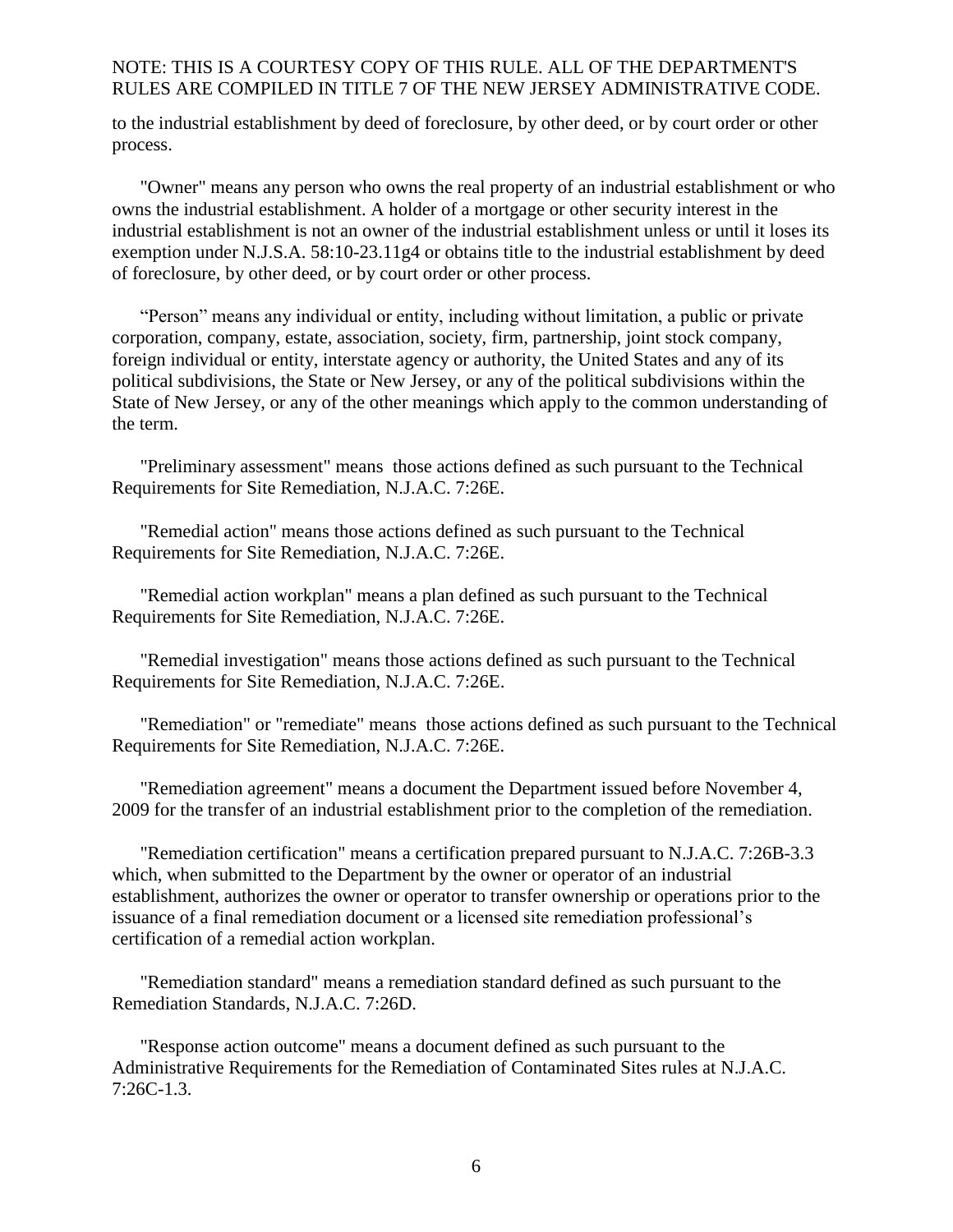"Restricted use remedial action" means a remedial action defined as such pursuant to the Technical Requirements for Site Remediation, N.J.A.C. 7:26E.

"SIC" means Standard Industrial Classification.

"Site investigation" means those actions defined as such pursuant to the Technical Requirements for Site Remediation, N.J.A.C. 7:26E.

"Transferring ownership or operations" means:

1. Any transaction or proceeding through which an industrial establishment undergoes a change in ownership;

2. The sale or transfer of more than 50 percent of the assets of an industrial establishment, excluding real property within any five-year period as measured on a constant, annual datespecific basis. The term does not include the sale or transfer of equipment or machinery in order to replace, modify, or retool existing equipment or machinery;

3. The execution of a lease for a period of 99 years or longer for an industrial establishment;

4. The dissolution of an entity that is an owner or operator or indirect owner of an industrial establishment, except for any dissolution of an indirect owner of an industrial establishment whose assets would have been unavailable for the remediation of the industrial establishment if the dissolution had not occurred; or

5. Any transfer of an industrial establishment to a trust, except where grantor and beneficiary are identical or are members of the same family. As used in this paragraph, "family" means any of the relations included at N.J.A.C. 7:26B-2.1(a)5.

"Unrestricted use remedial action" means a remedial action defined as such pursuant to the Technical Requirements for Site Remediation, N.J.A.C. 7:26E.

<span id="page-8-0"></span>7:26B-1.5 Forms and submissions

Unless otherwise instructed by the Department, any person may obtain any form or application required by this chapter by downloading it from the Department's website at [www.nj.gov/dep/srp/srra/forms](http://www.nj.gov/dep/srp/srra/forms) or by contacting the Department at the address at N.J.A.C. 7:26C-1.6. Unless otherwise instructed by the Department, the person shall submit all forms, applications and documents required by this chapter to the address indicated on the form. If no address is indicated, then submit the form to the Department pursuant to N.J.A.C. 7:26C-1.6.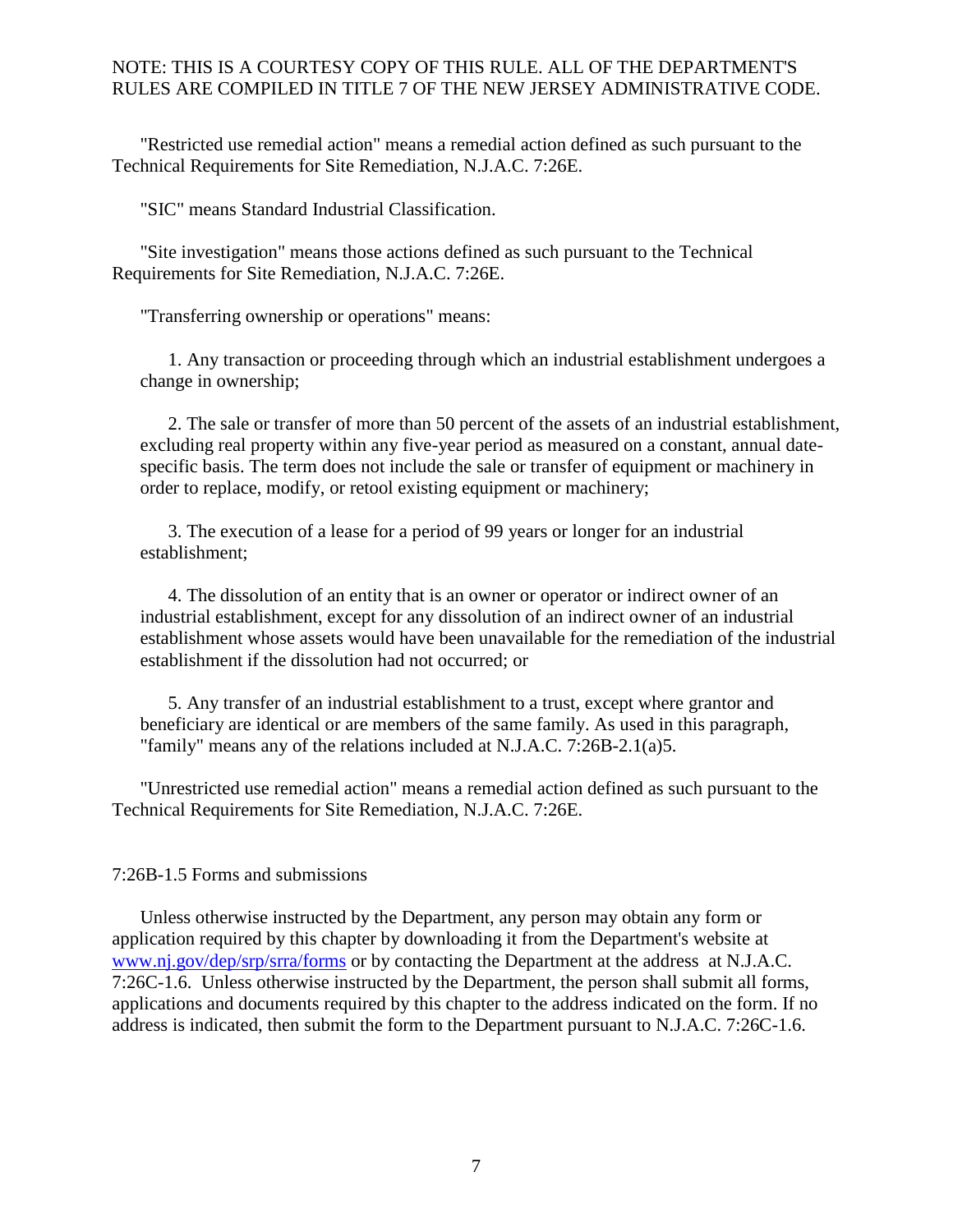<span id="page-9-0"></span>7:26B-1.6 Certifications and signatories

Any person submitting an application**,** form**,** workplan, report or other submission to the Department pursuant to ISRA and this chapter shall include a certification that is executed in accordance with the Administrative Requirements for the Remediation of Contaminated Sites rules at N.J.A.C. 7:26C-1.5.

<span id="page-9-1"></span>**7**:26C-1.7 (Reserved)

<span id="page-9-2"></span>7:26B-1.8 ISRA authorization

(a) An owner or operator is authorized to transfer ownership or operations of an industrial establishment or in the case of a cessation of operations authorize the cessation as it relates to ISRA compliance, without, or prior to the issuance of, a final remediation document in the following circumstances:

1. The owner's or operator's submission of a remediation certification pursuant to N.J.A.C. 7:26B-3.3(c);

2. The Department's approval of a regulated underground storage tank waiver application pursuant to N.J.A.C. 7:26B-5.3(e);

3. The Department's approval of a remediation in progress waiver application pursuant to N.J.A.C. 7:26B-5.4(d); and

4. The Department's approval of a de minimis quantity exemption pursuant to N.J.A.C. 7:26B-5.9.

(b) The issuance of an authorization letter pursuant to (a) above may not relieve the owner or operator or any person responsible for conducting the remediation of the industrial stablishment, of the obligations to remediate the industrial establishment pursuant to ISRA, this chapter and any other applicable law.

<span id="page-9-3"></span>**7**:26C-1.9 (Reserved)

<span id="page-9-4"></span>7:26B-1.10 Liability for ISRA compliance

(a) Except as provided in (d) below and notwithstanding (e), (f) and (g) below, both the owner and operator are strictly liable without regard to fault, for compliance with ISRA and this chapter.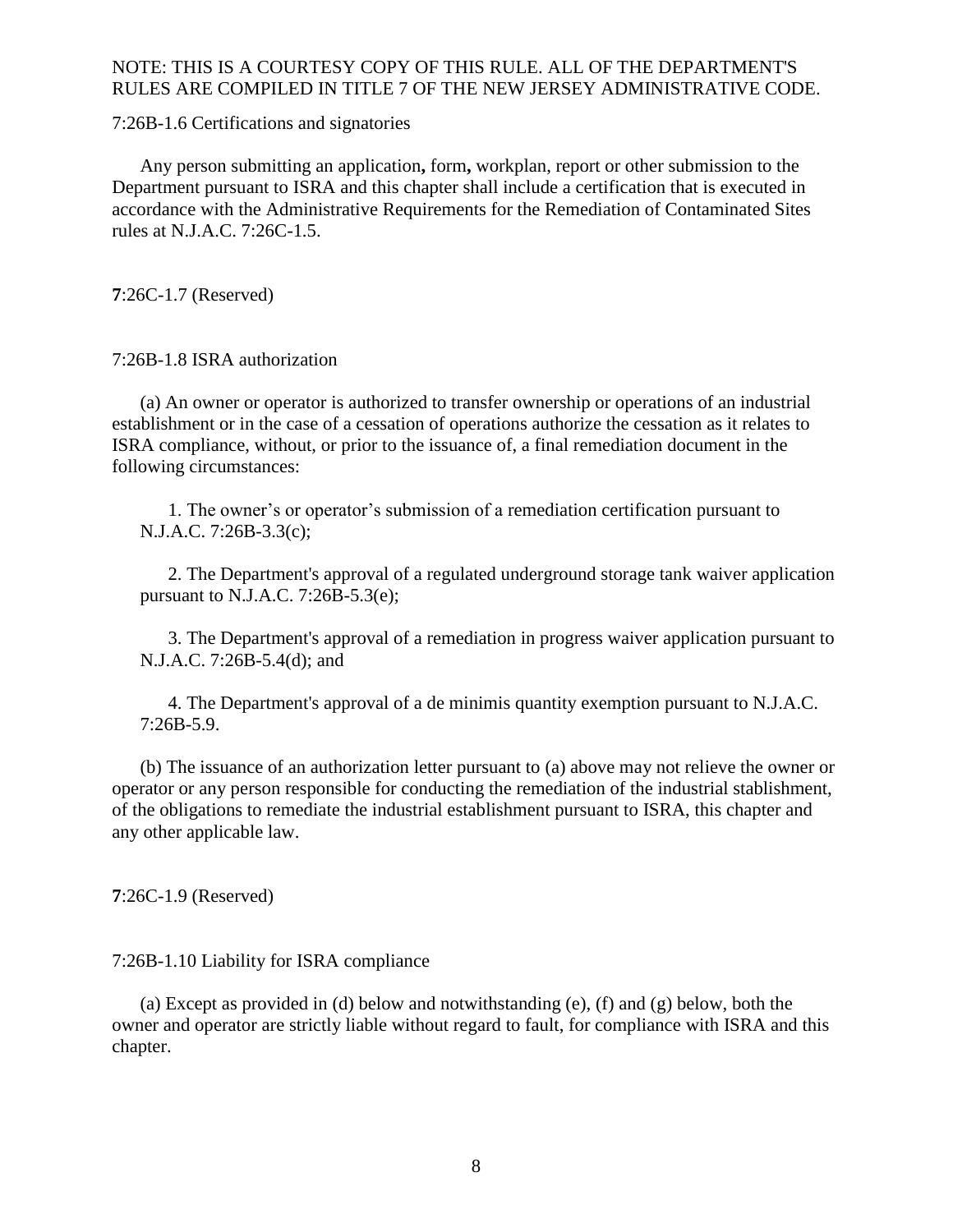(b) An owner or operator shall not transfer ownership or operations of an industrial establishment until:

1. A licensed site remediation professional has issued a response action outcome for the industrial establishment pursuant to N.J.A.C. 7:26C-6;

2. A licensed site remediation professional has certified a remedial action workplan for the industrial establishment pursuant to N.J.A.C 7:26B-1.7(b);

3. The owner or operator has executed prior to November 4, 2009 a remediation agreement or remediation agreement amendment, or, on or after November 4, 2009, has submitted a remediation certification pursuant to N.J.A.C. 7:26B-3.3(c); or

4. The Department has issued an authorization letter to the owner or operator pursuant to N.J.A.C. 7:26B- 1.8(a).

(c) An owner or operator that is closing operations shall amend the General Information Notice submitted in accordance with N.J.A.C. 7:26B-3.2(a) for any subsequent transfer of ownership or operations of the industrial establishment that occurs prior to (b)1 or 2 above.

(d) Any person, other than the owner or operator of the industrial establishment, that has obtained title to the industrial establishment by deed of foreclosure, by other deed or transfer, or by court order or other process, shall not be deemed an owner or operator of that industrial establishment where the operator had closed operations prior to the transfer of title and where no new industrial establishment has operated under the person's ownership. Nothing contained herein shall be construed as a waiver or release of liability by the Department of an owner or operator subject to the requirements of this chapter for the industrial establishment.

(e) Where the owner of an industrial establishment is a landlord and the operator of the industrial establishment is a tenant, and there has been a failure to comply with the provisions of this chapter, the landlord or the tenant may petition the Department to seek ISRA compliance from that party who is responsible pursuant to the provisions of the lease, to comply with the requirements of this chapter. The petitioning party shall submit the following to the Department at the address provided at N.J.A.C. 7:26C-1.6:

1. A written request to the Department to seek ISRA compliance first from that party that has agreed to be responsible pursuant to the provisions of a lease. The written request shall be in the form of a Landlord/Tenant Petition as specified in chapter Appendix B, incorporated herein by reference. The petitioning party shall send a copy of the petition to the other party(s) to the lease, by certified mail, return receipt requested, at the time of the mailing of the petition to the Department; and

2. A copy of the signed lease between the landlord and tenant.

(f) Based on the information submitted pursuant to (e)1 and 2 above, the Department may determine that the lease clearly defines the responsibilities of either person to comply with the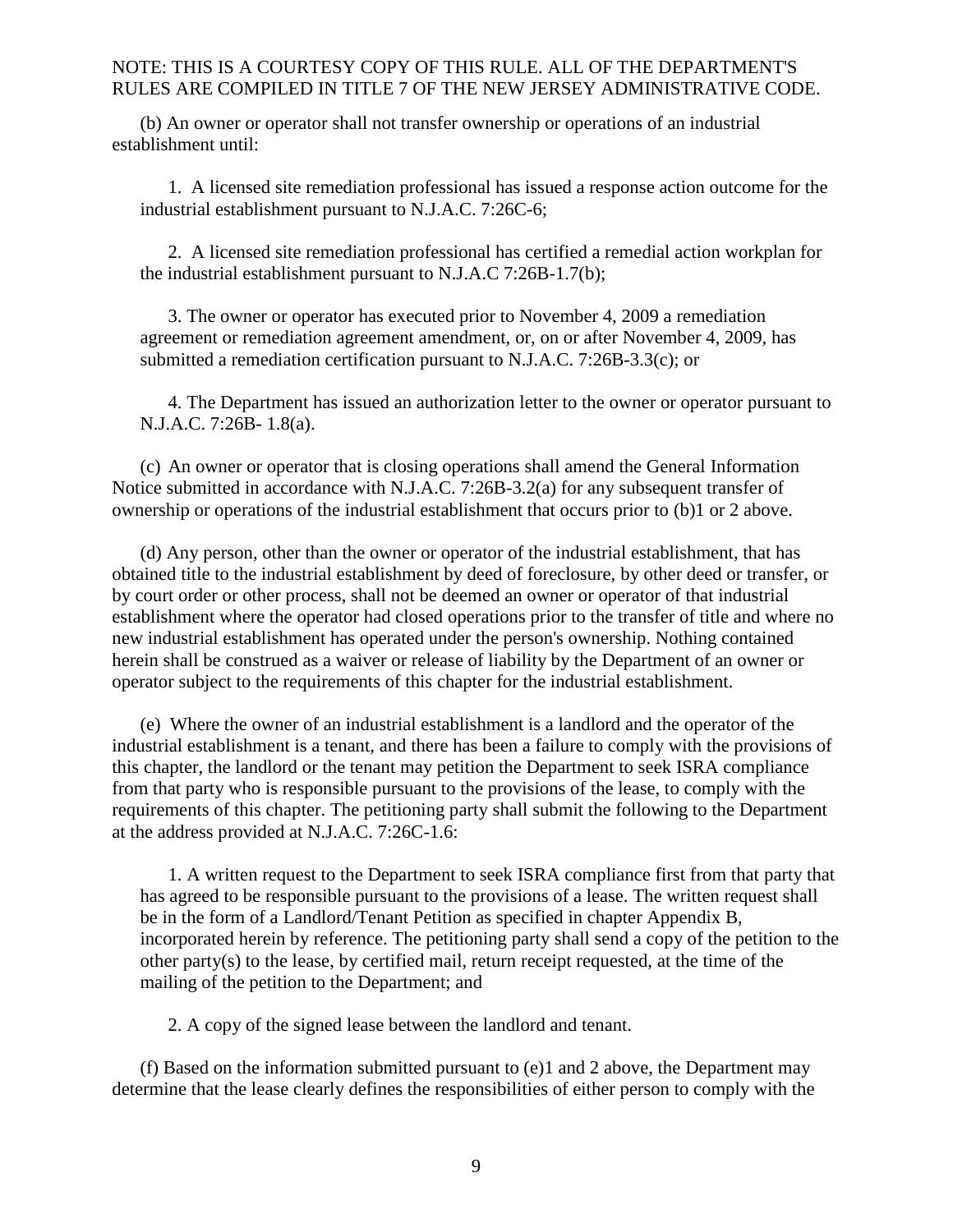provisions of this chapter. The Department shall seek ISRA compliance from the person deemed responsible pursuant to the lease. The Department's determination shall not be construed as a waiver or release of liability by the Department of any other person who may be subject to the requirements of this chapter for the industrial establishment.

(g) The Department may compel compliance by both parties if the Department determines that the lease does not clearly define the responsibilities of the owner or operator of the industrial establishment, or upon the failure by the person responsible pursuant to the lease to comply with the provisions of this chapter.

#### <span id="page-11-0"></span>7:26B-1.11 Civil penalties

(a) Any person who knowingly gives or causes to be given any false information or who fails to comply with the provisions of the Act or this chapter shall be liable for a civil penalty of not more than \$25,000 for the first offense, and not more than \$50,000 for the second and subsequent offenses. If the violation is of a continuing nature, each day during which it continues shall constitute an additional and separate offense.

(b) The Department may assess a civil administrative penalty, pursuant to the Administrative Requirements for the Remediation of Contaminated Sites, at N.J.A.C. 7:26C-9, against any person who violates the requirements of this chapter.

(c) Any officer or management official of an industrial establishment who knowingly directs or authorizes the violation of any provision of ISRA or this chapter shall be personally liable for any penalties provided by ISRA or this chapter.

(d) In its discretion, the Department may compromise and settle any claim for a penalty pursuant to ISRA or this chapter.

### <span id="page-11-1"></span>7:26B-1.12 Confidentiality claims

Any person required to submit any information pursuant to this chapter which in the person's opinion constitutes a trade secret, proprietary information, specific information regarding an ISRA-subject transaction other than the fact that the ISRA-subject transaction has occurred and the general nature of such transaction, or information related to national security, may assert a confidentiality claim by following the procedures set forth in N.J.A.C. 7:26C-15.

#### <span id="page-11-2"></span>SUBCHAPTER 2. APPLICABILITY

<span id="page-11-3"></span>7:26B-2.1 Operations and transactions not subject to ISRA

(a) The following transactions shall not be considered closing operations or transferring of operations or ownership: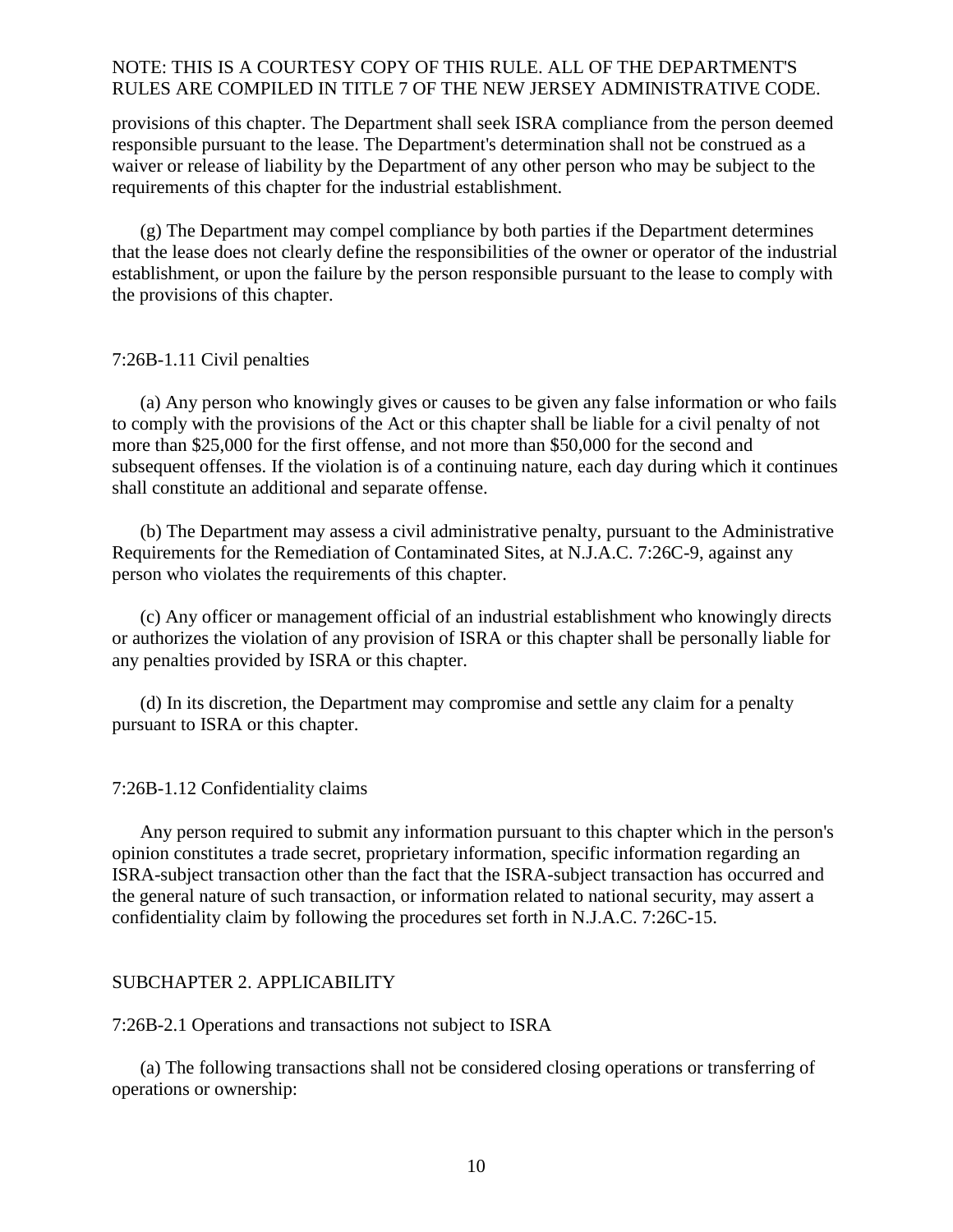1. Corporate reorganization not substantially affecting the ownership or control of the industrial establishment;

2. A transaction or series of transactions involving the transfer of stock and/or assets among corporations under common ownership if the transaction or transactions will not result in:

i. The diminution of the net worth of the corporation that directly owns or operates the industrial establishment by more than 10 percent; or

ii. A greater or equal amount of assets are available for the remediation of the industrial establishment before and after the transaction or transactions;

3. A transaction or series of transactions involving the transfer of stock and/or assets resulting in the merger or de facto merger or consolidation of the indirect owner with another person, when the indirect owner's assets would have been unavailable for remediation if the transaction or transactions had not occurred;

4. A transaction or series of transactions involving the transfer of stock and/or assets resulting in a change in the person holding the controlling interest of an indirect owner of an industrial establishment, when the indirect owner's assets would have been unavailable for remediation if the transaction or transactions had not occurred;

5. A transfer where the transferor is the sibling, spouse, child, parent, grandparent, spouse of child, child of a sibling, or sibling of a parent, of the transferee;

6. A transfer to confirm or correct any deficiencies in the recorded title of an industrial establishment;

7. A transfer to release a contingent or reversionary interest except for any transfer of a lessor's reversionary interest in leased real property;

8. A transfer of an industrial establishment by devise or intestate succession;

9. The granting or termination of an easement or a license to any portion of an industrial establishment;

10. The sale or transfer of real property or closing operations of an industrial establishment pursuant to a condemnation proceeding initiated pursuant to the "Eminent Domain Act of 1971," N.J.S.A. 20:3-1 et seq.;

11. The execution, delivery and filing or recording of any mortgage, security interest, collateral assignment or other lien on real or personal property or refinancing of any debt not including a sale and lease back, by the owner or operator of an industrial establishment;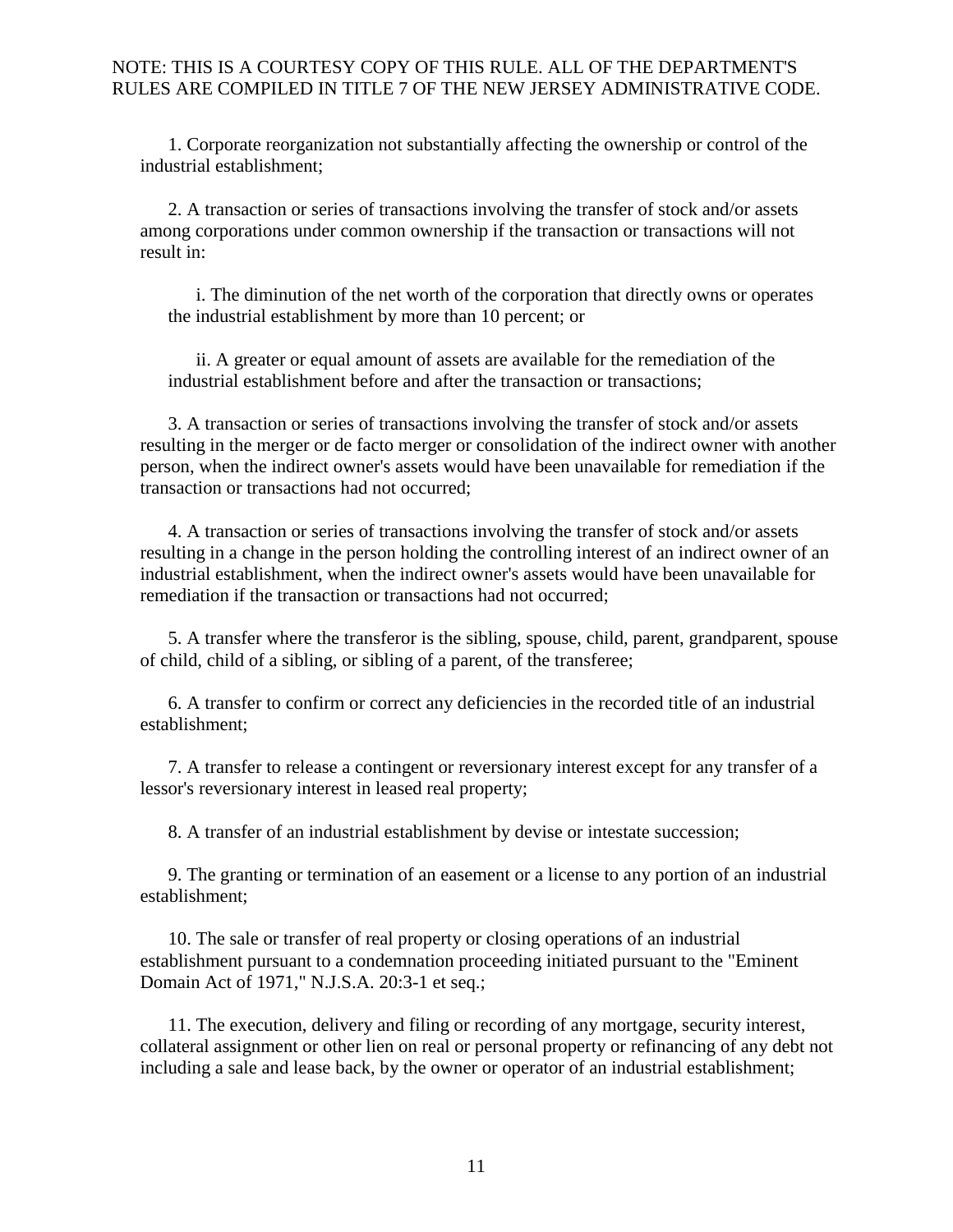12. Any transfer of personal property pursuant to a valid security agreement, collateral assignment or other lien, including, but not limited to, seizure or replevin of such personal property which transfer is for the purpose of implementing the secured party's rights in the personal property which is the collateral;

13. A sale or transfer of assets of an industrial establishment that is in the ordinary course of business;

14. The termination of a lease of an industrial establishment where the lease is renewed by the same tenant without a disruption in operations;

15. The execution of a lease for a period of less than 99 years;

16. The sale of a single or multi-family dwelling used primarily for residential purposes;

17. The transfer to a beneficiary pursuant to the terms of a trust;

18. The change, substitution or replacement of a trustee, administrator, executor, guardian, conservator or fiduciary, where the trust, estate or other similar mechanism is an owner or operator of an industrial establishment;

19. Obtaining construction loans by the owner or operator of an industrial establishment;

20. A change in NAICS number as a result of a change in the NAICS manual without a change in the operations of the industrial establishment;

21. The sale or transfer of stock or assets, or both, in a corporation, if the sale or transfer is part of a reorganization of the corporation into a limited liability company, which shall not result in the diminution of the net worth of the corporation and limited liability company, respectively, that directly owns or operates the industrial establishment, before and after the transaction or transactions and does not result in a change in the person or person holding the controlling interest of the entity; and

22. A transaction or series of transactions involving the transfer of stock or assets of a corporation, or the sale or transfer of interests in a limited liability company, that is a direct owner or operator or indirect owner of an industrial establishment, resulting in a merger or consolidation, where the direct owner or operator or indirect owner of an industrial establishment is the surviving or resulting person.

(b) The following operations are not industrial establishments:

1. Those portions of a solid waste or hazardous waste facility subject to operational closure or post-closure maintenance requirements pursuant to the following:

i. The Solid Waste Management Act, N.J.S.A. 13:1E-1 et seq.;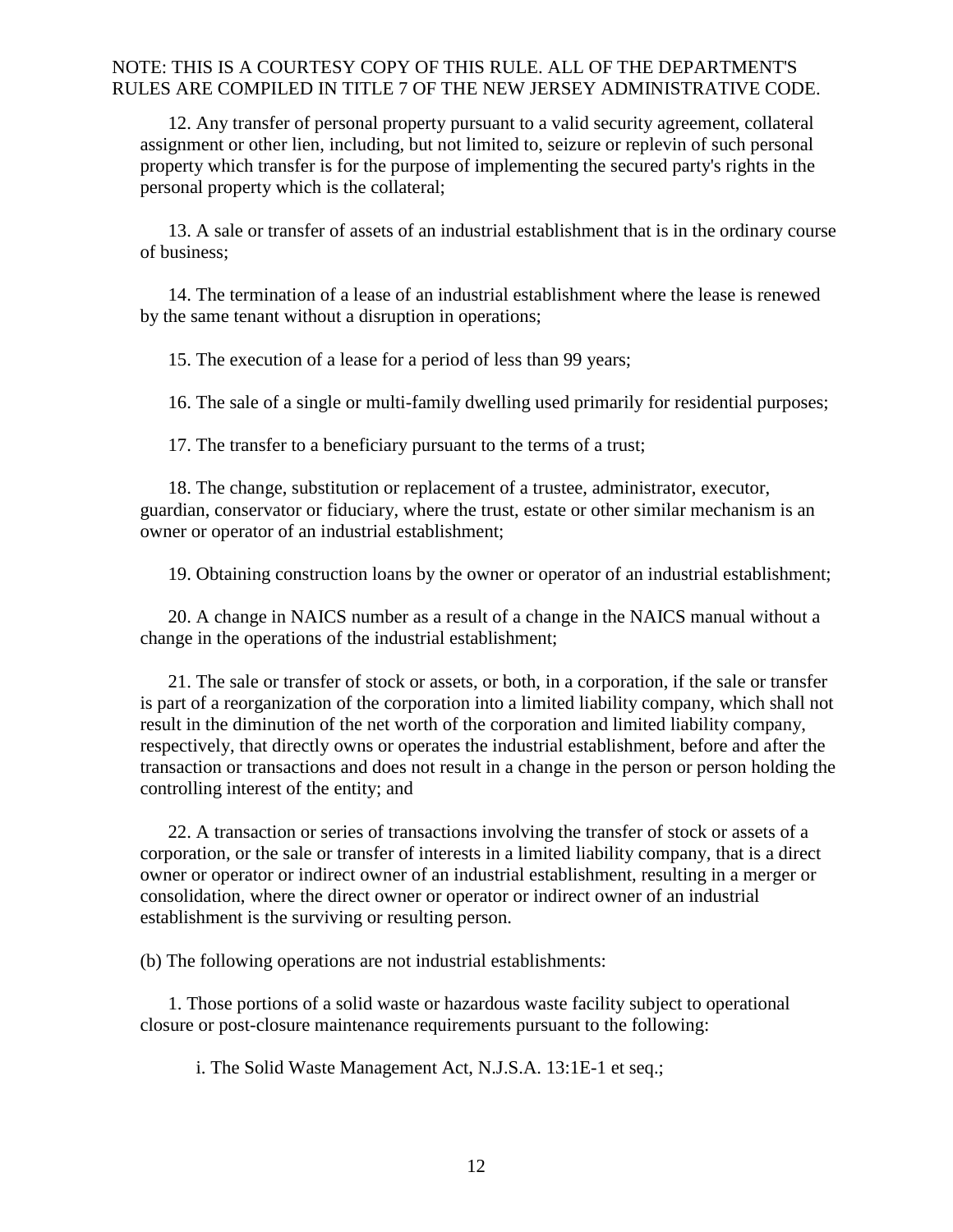ii. The Major Hazardous Waste Facilities Siting Act, N.J.S.A. 13:1E-49 et seq.; or

iii. The Solid Waste Disposal Act, 42 U.S.C. §§ 6901 et seq.;

2. Any office, located on a separate tax lot and block from the industrial establishment it serves, in which personnel are engaged primarily in general administrative, personnel, supervisory, accounting, purchasing, engineering and systems planning, advertising, legal, financial, sales or other related management functions provided however this "office" exemption shall not apply where separate lots and blocks are or have been established after December 31, 1983, at the site of an existing industrial establishment; and

3. Undeveloped or vacant land provided that:

i. No industrial establishment has operated on such vacant land since December 31, 1983; and

ii. The contiguous land is not an industrial establishment under the same control or ownership as the vacant land in question.

<span id="page-14-0"></span>7:26B-2.2 (Reserved)

<span id="page-14-1"></span>7:26B-2.3 (Reserved)

<span id="page-14-2"></span>7:26B-2.4 Revisions to North American Industry Classification System Codes for purposes of definition of "industrial establishment"

In the event that the Executive Office of the President, Office of Management and Budget, publishes new or revised North American Industry Classification System (NAICS) codes modifying the 2002 list of NAICS codes on which the definition of "industrial establishment" at N.J.A.C. 7:26B-1.4 is based, the Department shall modify the NAICS codes in Appendix C, as necessary, to ensure that, as required by N.J.S.A. 13:1D-139, the generally equivalent universe of facilities subject to ISRA continues to be regulated under this chapter. Specifically, the Department shall provide limitations and/or exceptions to the NAICS codes set forth in Appendix C as required to maintain the currently regulated universe as of August 15, 2003. The Department shall publish in the New Jersey Register a notice of the new or revised NAICS code(s) and the corresponding administrative change(s) to Appendix C.

### <span id="page-14-3"></span>SUBCHAPTER 3. NOTIFICATION AND REMEDIATION REQUIREMENTS

<span id="page-14-4"></span>7:26B-3.1 (Reserved)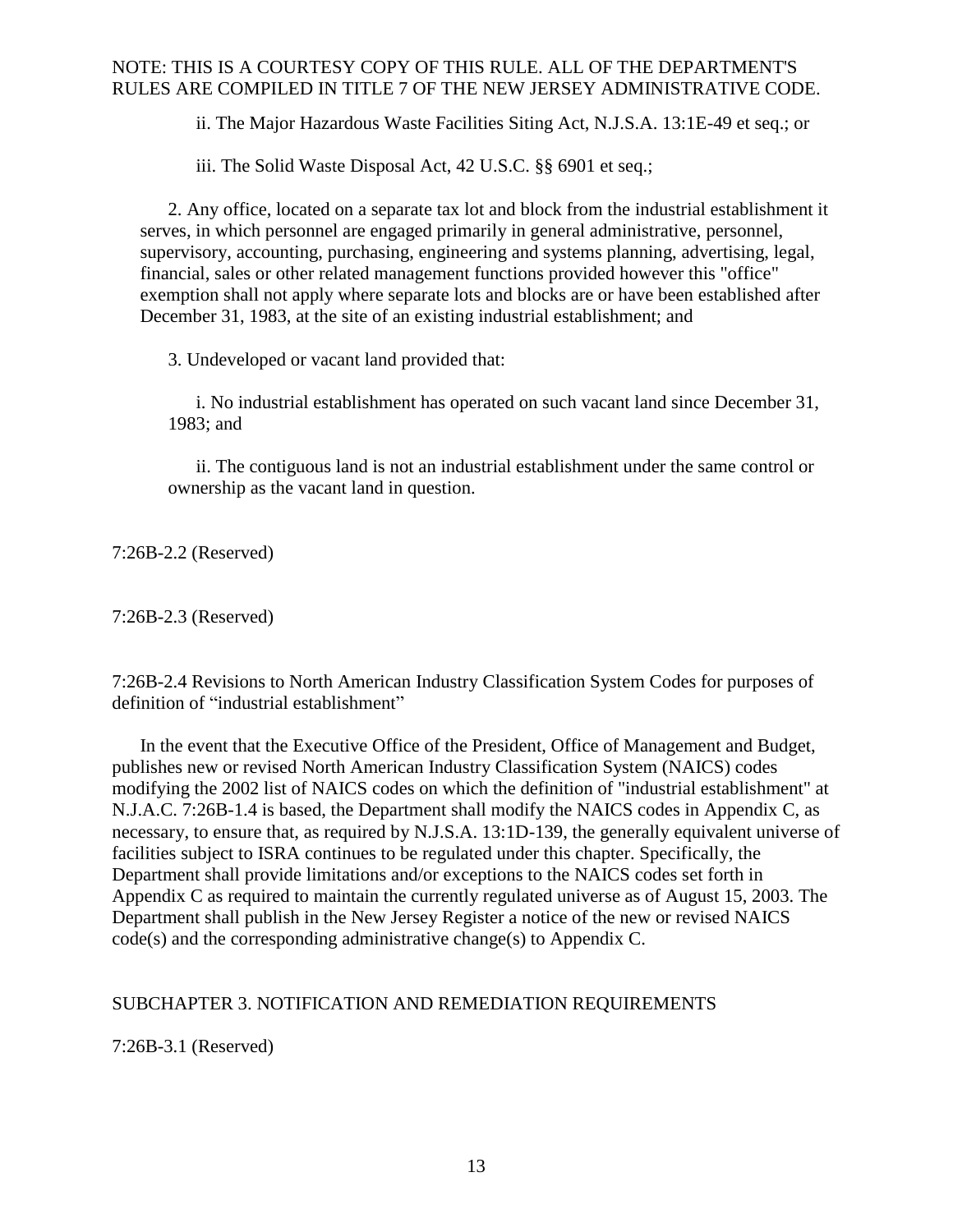<span id="page-15-0"></span>7:26B-3.2 Notification requirements

(a) An owner or operator planning to close operations or transfer ownership or operations of an industrial establishment shall submit a completed General Information Notice**,** in accordance with (b) below, within five calendar days after the occurrence of any of the events listed below:

1. The close of operations of an industrial establishment or the owner's or operator's public release of its decision to close operations, whichever occurs first;

2. The execution of an agreement by the owner or operator to transfer ownership or operations of the industrial establishment;

3. The signing of an agreement of sale, or the execution of a lease for a period of 99 years or longer, for the industrial establishment or the real property of the industrial establishment;

4. The effective time of corporate dissolution as specified at N.J.S.A. 14A:12-8, or upon the filing of a certificate of dissolution in the office of the Secretary of State, whichever occurs first;

5. The change in operations sufficient to change the primary NAICS number of an industrial establishment from a primary NAICS number that is subject to ISRA or this chapter to one that is not subject to ISRA or this chapter;

6. The exercise of an option to purchase an industrial establishment or the real property of an industrial establishment;

7. The acceptance of payment for the majority of stock in a corporation involving the direct owner or operator or indirect owner of the industrial establishment pursuant to a tender offer;

8. The sale, transfer or execution of an agreement to sell or transfer, whichever occurs first, stock in a corporation or interest in a limited liability company, resulting in a merger or consolidation involving the direct owner or operator or indirect owner of the industrial establishment;

9. The sale, transfer or execution of an agreement to sell or transfer, whichever occurs first, of more than 50 percent of the assets of an industrial establishment within any five-year period as measured on a constant, annual date-specific basis;

10. The sale, transfer or execution of an agreement to sell or transfer, whichever occurs first, stock in a corporation, of a partnership interest or interest in a limited liability company, resulting in a change in the person holding the controlling interest in the direct owner or operator or indirect owner of the industrial establishment;

11. The sale, transfer or execution of an agreement to sell or transfer, whichever occurs first, a partnership interest in a partnership that owns or operates an industrial establishment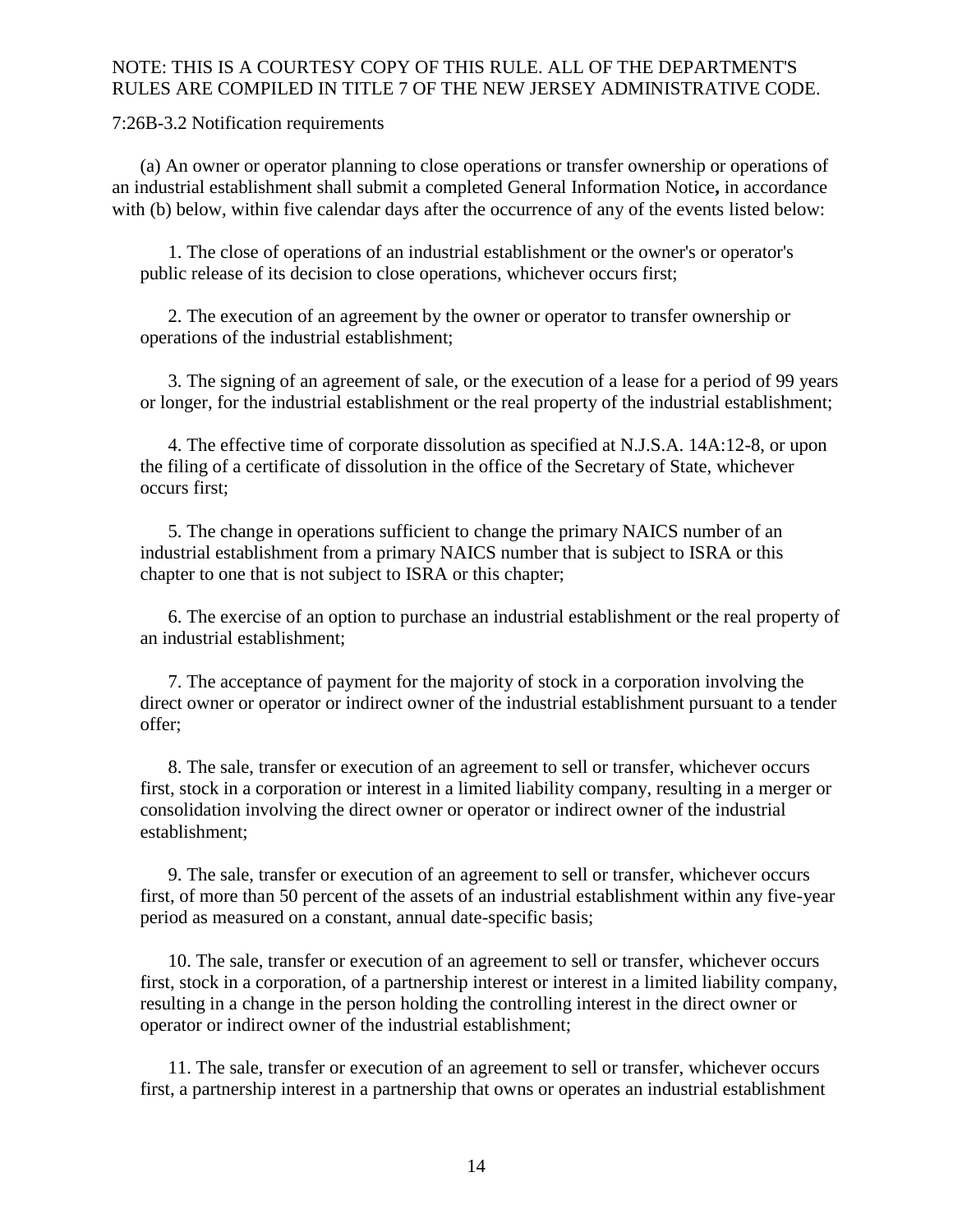that would reduce, by ten percent or more, the assets available for remediation of the industrial establishment;

12. The transfer or execution of a trust to transfer an industrial establishment to a trust, whichever occurs first, except where grantor and beneficiary are identical or are members of the same family. Family includes the spouse, children, parents, siblings, grandparents, siblings of a parent, children of a sibling, or spouse of child of the grantor;

13. Receipt by the owner or operator of notice that the industrial establishment has become non-operational for health or safety reasons or by judicial proceeding or final agency action;

14. The appointment by a court of a receiver or liquidating trustee or execution of a deed of assignment for the benefit of creditors, in connection with dissolution (unless the event at (a)4 above has already occurred), liquidation or insolvency proceedings under statutory or common law as to the direct owner or operator or indirect owner of an industrial establishment; and

15. The following events in any bankruptcy proceeding:

i. The entry of an Order for Relief in bankruptcy pursuant to Chapter 7 of the United States Bankruptcy Code (11 U.S.C. §§ 701 et seq.);

ii. The filing of a plan of liquidation pursuant to Chapter 11 of the United States Bankruptcy Code (11 U.S.C. §§ 1101 et seq.); or

iii. Events covered by (a)1 through 15 above.

(b) An owner or operator who is required to complete and submit a General Information Notice pursuant to (a) above shall use the form available on the Department's website at [www.nj.gov/dep/srp/srra/forms,](http://www.nj.gov/dep/srp/srra/forms) which is certified in accordance with N.J.A.C. 7:26B-1.6, to the Department at the address provided on the form, which includes the following:

1. Site identification information, including site identification number if known;

2. Current property owner identification and contact information;

3. Current business operator and/or business owner identification and contact information;

4. Identification and description of the transaction triggering ISRA;

5. Applicable NAICS number(s) for the industrial establishment;

6. The date of public release of the closure decision and a copy of the appropriate public announcement, if any;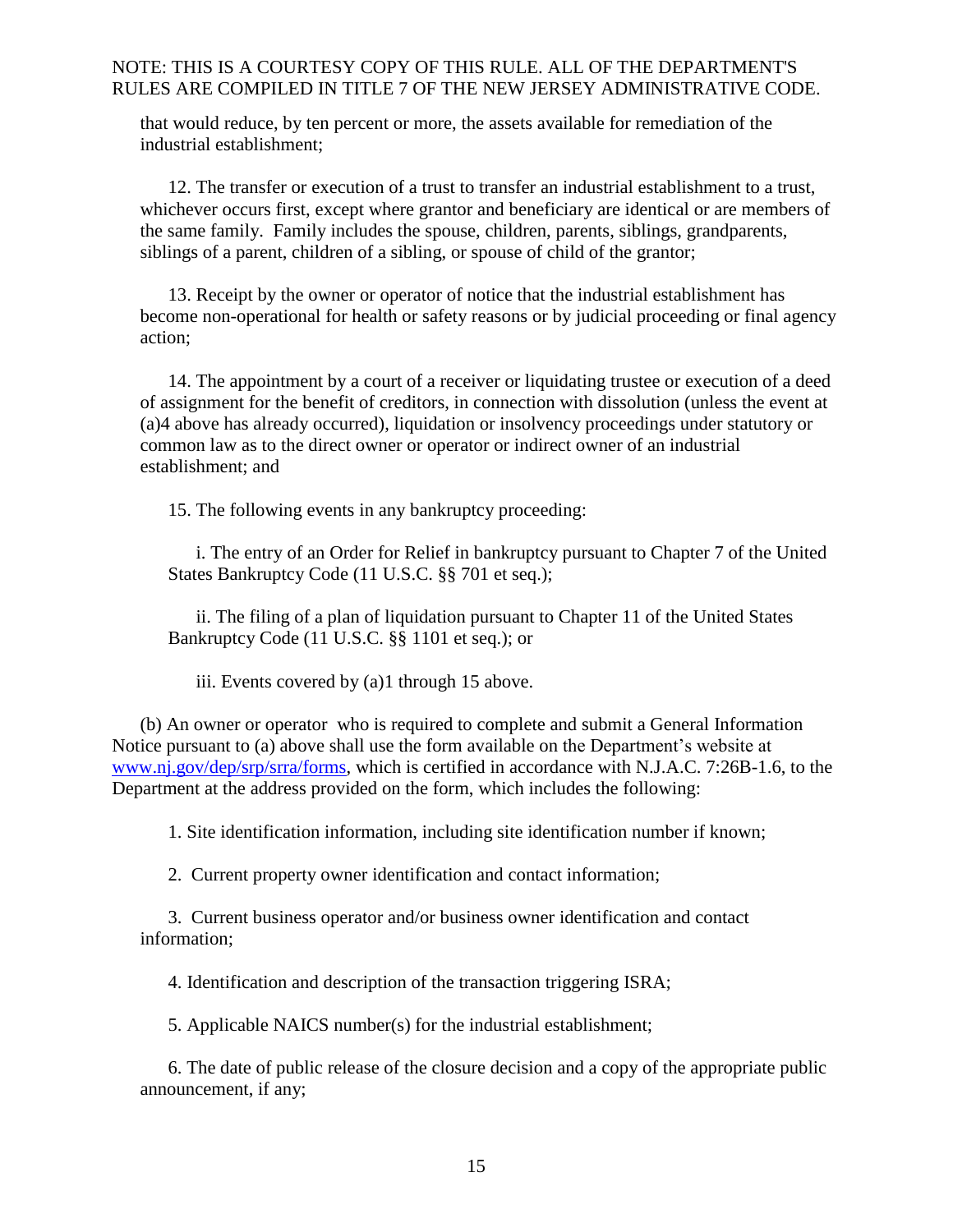7. The date of execution of the agreement of transfer, sale or option to purchase and the name and address of the other parties to the transfer or sale, as applicable;

8. The proposed date for closing or transferring operations;

9. The name, address and telephone number of the authorized agent and the principal whom the authorized agent represents. The owner or operator shall notify the Department in writing, at the address provided at N.J.A.C. 7:26B-1.5, of any change of identity, address, or telephone number of the authorized agent. Where the Department is required by this chapter to notify or otherwise communicate with the person conducting the remediation of the site, written notice to or communication with the authorized agent by the Department shall be sufficient;

10. The applicable fees required pursuant to N.J.A.C. 7:26C-4;

11. Written authorization to allow access; and

12. Any additional information required by the Department from a specific owner or operator.

(c) An owner or operator may withdraw the notice required pursuant to (a) above if the owner or operator determines that none of the transactional events listed in (a) above will occur; provided, however, that any such owner or operator may have statutory liability for conducting the remediation pursuant to other statutes, including, without limitation, the Site Remediation Reform Act, N.J.S.A. 58:10C-1 et seq.. The withdrawal of the notice does not alter or affect any statutory liability of the owner or operator for conducting the remediation.

(d) An owner or operator submitting a general information notice shall notify the Department, in writing, of any changes, amendments or other necessary modifications to the information contained in the general information notice, within 30 calendar days of the person's discovery that the information provided to the Department in the person's original General Information Notice is incorrect, inaccurate or incomplete.

(e) An owner or operator that is closing operations shall amend the General Information Notice submitted in accordance with (b) above for any subsequent event listed in (a) above that occurs prior to the issuance of a final remediation document, or a licensed site remediation professional's certification of a remedial action workplan for the industrial establishment.

<span id="page-17-0"></span>7:26B-3.3 Remediation requirements

(a) An owner or operator shall remediate the industrial establishment in accordance with this chapter and the Administrative Requirements for the Remediation of Contaminated Sites, N.J.A.C. 7:26C, when any of the events listed in N.J.A.C. 7:26B-3.2(a) occur.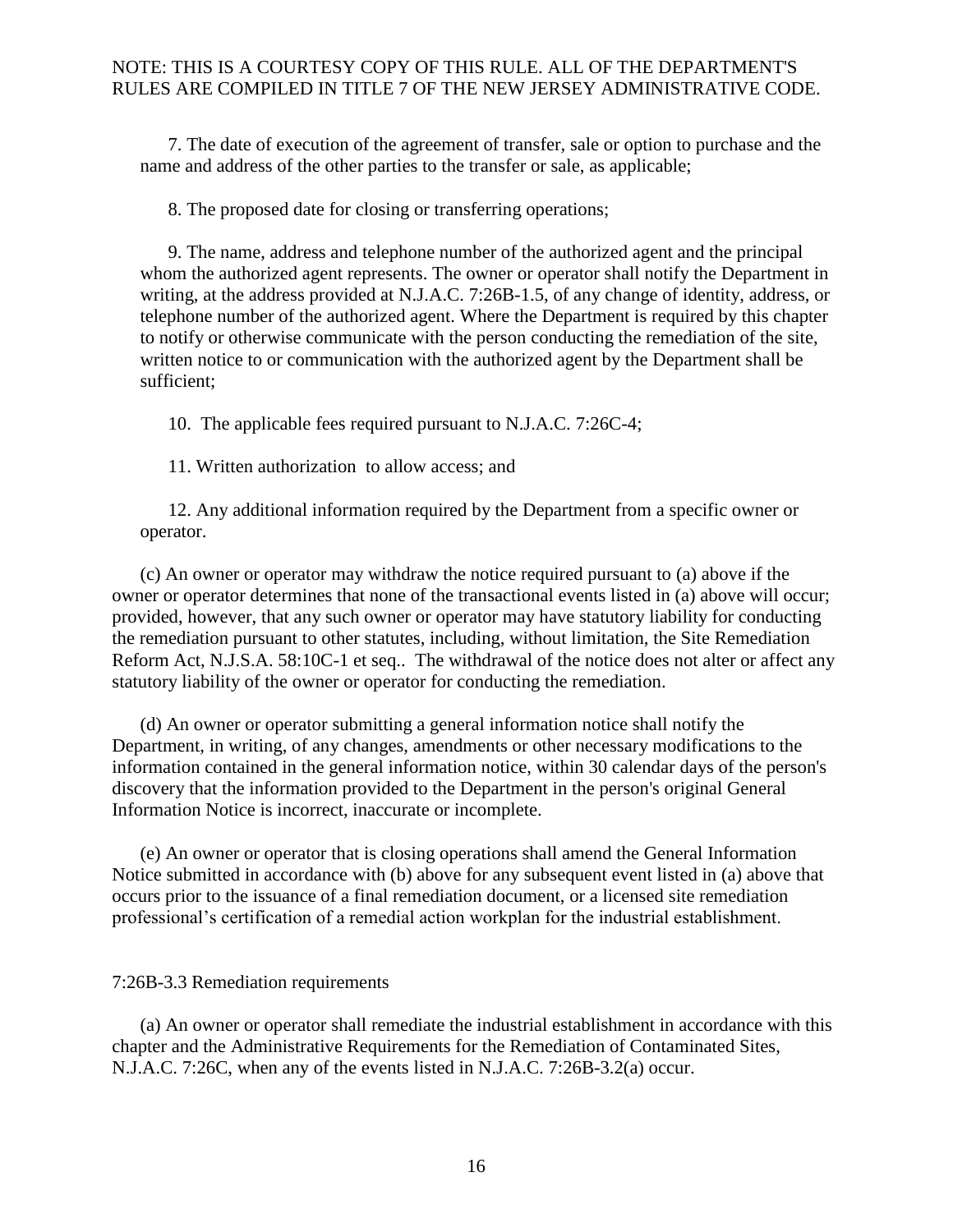(b) An owner or operator or other person who entered into a remediation agreement or a remediation agreement amendment with the Department prior to November 4, 2009, or an owner or operator who submitted a remediation certification to the Department on or after November 4, 2009, shall remediate the industrial establishment in accordance with that agreement or certification, this chapter, and the Administrative Requirements for the Remediation of Contaminated Sites, N.J.A.C. 7:26C.

(c) An owner or operator of an industrial establishment who wishes to transfer ownership or operations of the industrial establishment prior to completion of all applicable requirements of ISRA and this chapter shall submit to the Department a completed Remediation Certification form, available at the Department's website at [www.nj.gov/dep/srp/srra/forms,](http://www.nj.gov/dep/srp/srra/forms) that includes the following:

1. An estimate of the cost of the remediation prepared and certified by a licensed site remediation professional;

2. A certification by the owner or operator of the industrial establishment describing:

i. The statutory liability of the owner or operator pursuant to ISRA to perform and to complete the remediation of the industrial establishment;

ii. The liability of the owner or operator for penalties for violating the act, subject to the defenses to liability and limitations thereon;

iii. The requirement of the owner or operator to perform the remediation the Department requires;

iv. The requirement of the owner or operator to allow the Department access to the industrial establishment pursuant to ISRA at N.J.S.A. 13:1K-10;

v. The requirement of the owner or operator to comply with the provisions of the Site Remediation Reform Act, N.J.S.A. 58:10C, and this chapter; and

vi. The requirement of the owner or operator to prepare and submit any document the Department requires for the remediation of the industrial establishment;

3. Evidence of the establishment of a remediation funding source in an amount of the estimated cost of the remediation and in accordance with N.J.A.C. 7:26C-5; and

4. Evidence of the payment of all applicable fees in accordance with N.J.A.C. 7:26C-4.

<span id="page-18-0"></span>7:26B-3.4 Remediation funding source requirements

(a) The owner or operator shall establish and maintain a remediation funding source in accordance with N.J.A.C. 7:26C-5: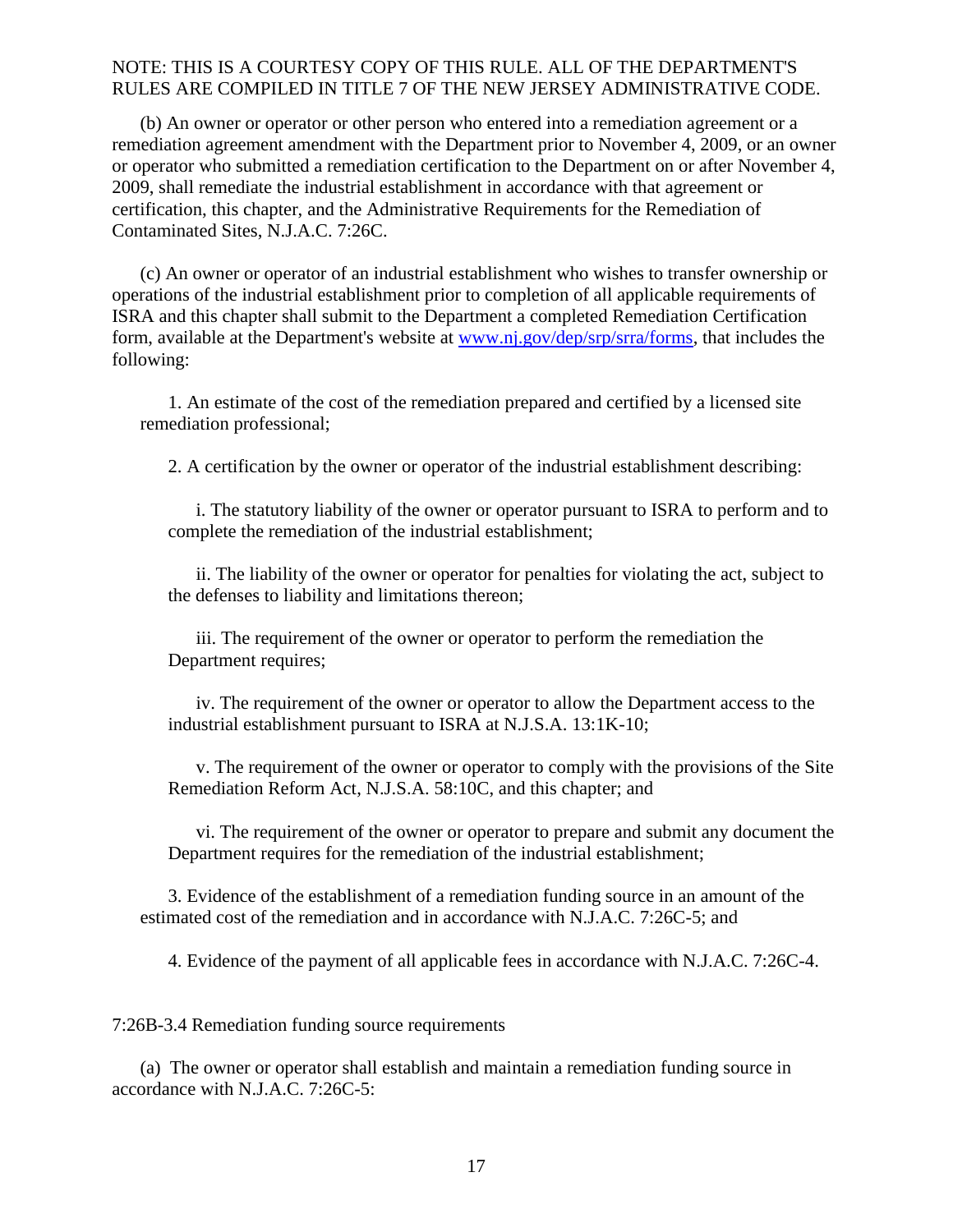1. Within 14 days after the Department receives a remedial action workplan certified by a licensed site remediation professional for the industrial establishment;

2. Upon the submittal of a remediation certification pursuant to N.J.A.C. 7:26B-3.3(c); or

3. In accordance with the terms of a remediation agreement or remediation agreement amendment.

<span id="page-19-0"></span>SUBCHAPTER 4. (Reserved)

#### <span id="page-19-1"></span>SUBCHAPTER 5. ALTERNATE COMPLIANCE OPTIONS

<span id="page-19-2"></span>7:26B-5.1 and 5.2 (Reserved)

<span id="page-19-3"></span>7:26B-5.3 Regulated underground storage tank waiver

(a) The owner or operator may, upon submittal of the notice required pursuant to N.J.A.C. 7:26B-3.2(a), apply to the Department for a regulated underground storage tank waiver in accordance with (c) below.

(b) The Department's approval of a regulated underground storage tank waiver application authorizes the owner or operator to close operations or transfer ownership or operations of an industrial establishment prior to the issuance of a final remediation document or prior to a licensed site remediation professional's certification of a remedial action workplan, and without the submittal of a remediation certification if the only areas of concern or the only discharges at the industrial establishment are from an underground storage tank or tanks regulated pursuant to N.J.S.A. 58:10A-21 et seq. and N.J.A.C. 7:14B.

(c) To apply for a regulated underground storage tank waiver, the owner or operator shall submit a completed ISRA Alternate Compliance Option Application, available on the Department's website at **[www.nj.gov/dep/srp/srra/forms](http://www.nj.gov/dep/srp/srra/forms)**, certified in accordance with N.J.A.C. 7:26B-1.6, to the Department, at the address provided at N.J.A.C. 7:26B-1.5, which includes the following:

1. The name and location of the site, including street address, city or town, municipality, county, zip code, tax block and lot numbers of the site and the ISRA case number;

2. A preliminary assessment report that demonstrates that the only area of concern at the industrial establishment is an underground storage tank or tanks as defined pursuant to N.J.S.A. 58:10A-22 and N.J.A.C. 7:14B or a preliminary assessment and site investigation report which demonstrates that the only discharged hazardous substances or hazardous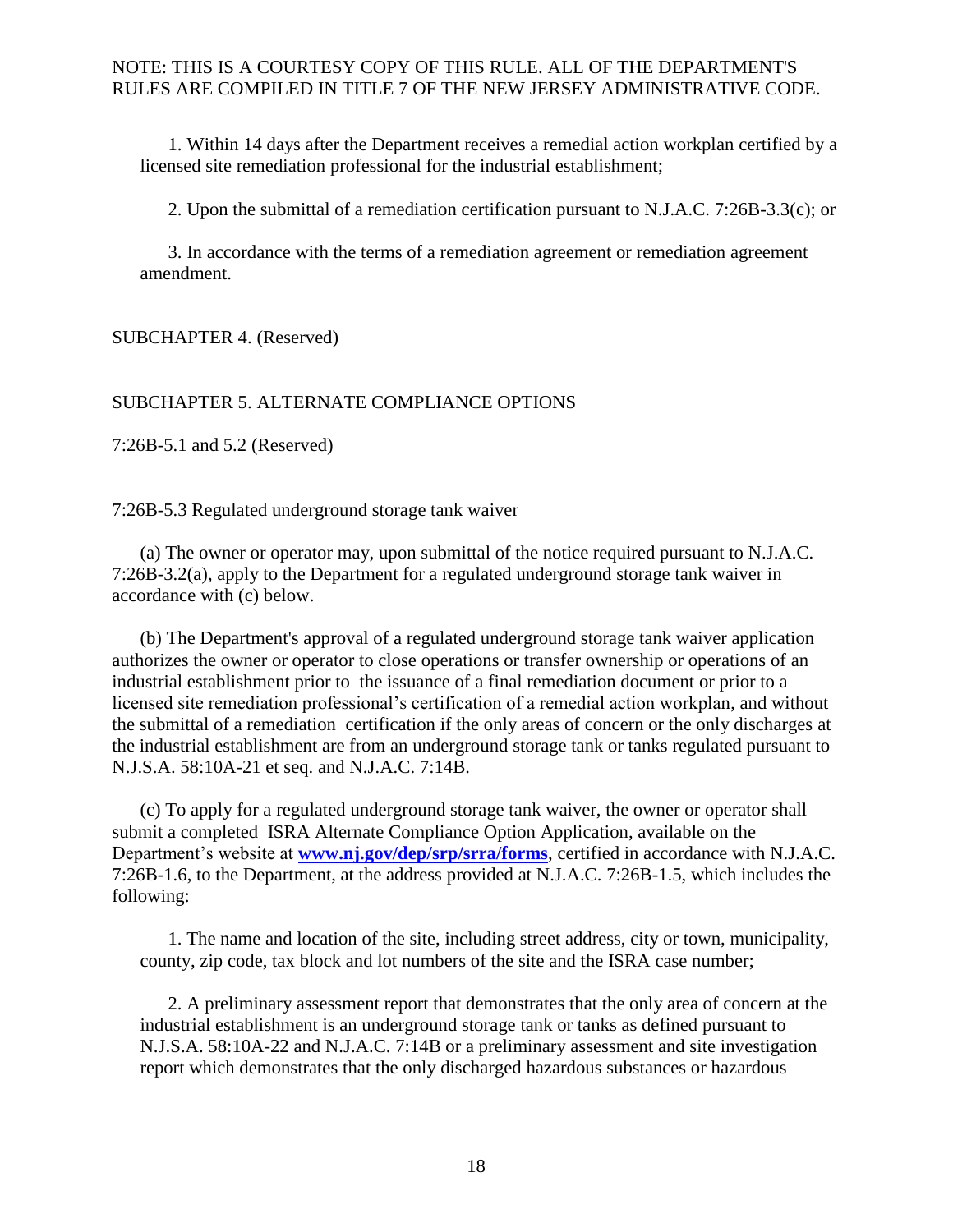wastes at the industrial establishment or that has migrated offsite, above the applicable remediation standards, are from a discharge from that underground storage tank or tanks;

3. A certification by the owner or operator of the industrial establishment that the owner or operator is in compliance with the provisions of N.J.S.A. 58:10A-21 et seq.**,** N.J.A.C. 7:14B, N.J.A.C. 7:26C and N.J.A.C. 7:26E for all underground storage tanks at the industrial establishment that are covered by that act;

4. A copy of proof of financial responsibility pursuant to N.J.A.C. 7:14B-15; and

5. Payment of all applicable fees required pursuant to N.J.A.C. 7:26C-4.

(d) The owner or operator shall be deemed in compliance with the provisions of N.J.S.A. 58:10A-21 et seq. and N.J.A.C. 7:14B as it relates to the subject discharge of a hazardous substance or hazardous waste from an underground storage tank, if the owner or operator has been issued an order by, or has entered into an agreement with the Department to remediate that discharge and the owner or operator is in compliance with that order or agreement.

(e) The owner or operator:

1. May close operations or transfer ownership or operation of an industrial establishment upon receipt of the Department's written approval of the regulated underground storage tank waiver application; or

2. Shall remediate the industrial establishment in accordance with this chapter and the Administrative Requirements for the Remediation of Contaminated Sites, N.J.A.C. 7:26C, if the Department disapproves the regulated underground storage tank waiver application.

### <span id="page-20-0"></span>7:26B-5.4 Remediation in progress waiver

(a) The owner or operator may, upon the submittal of the notice required pursuant to N.J.A.C. 7:26B-3.2(a), apply to the Department for a remediation in progress waiver in accordance with (c) below.

(b) The Department's approval of a remediation in progress waiver application authorizes the owner or operator to close operations or transfer ownership or operations of the industrial establishment without the submittal of a remediation certification, prior to the issuance of a final remediation document or prior to a licensed site remediation professional's certification of a remedial action workplan.

(c) To apply for a remediation in progress waiver, the owner or operator shall submit a completed ISRA Alternate Compliance Option Application, available on the Department's website at **[www.nj.gov/dep/srp/srra/forms](http://www.nj.gov/dep/srp/srra/forms)** certified in accordance with N.J.A.C. 7:26B-1.6, to the Department at the address provided at N.J.A.C. 7:26B-1.5, which includes the following: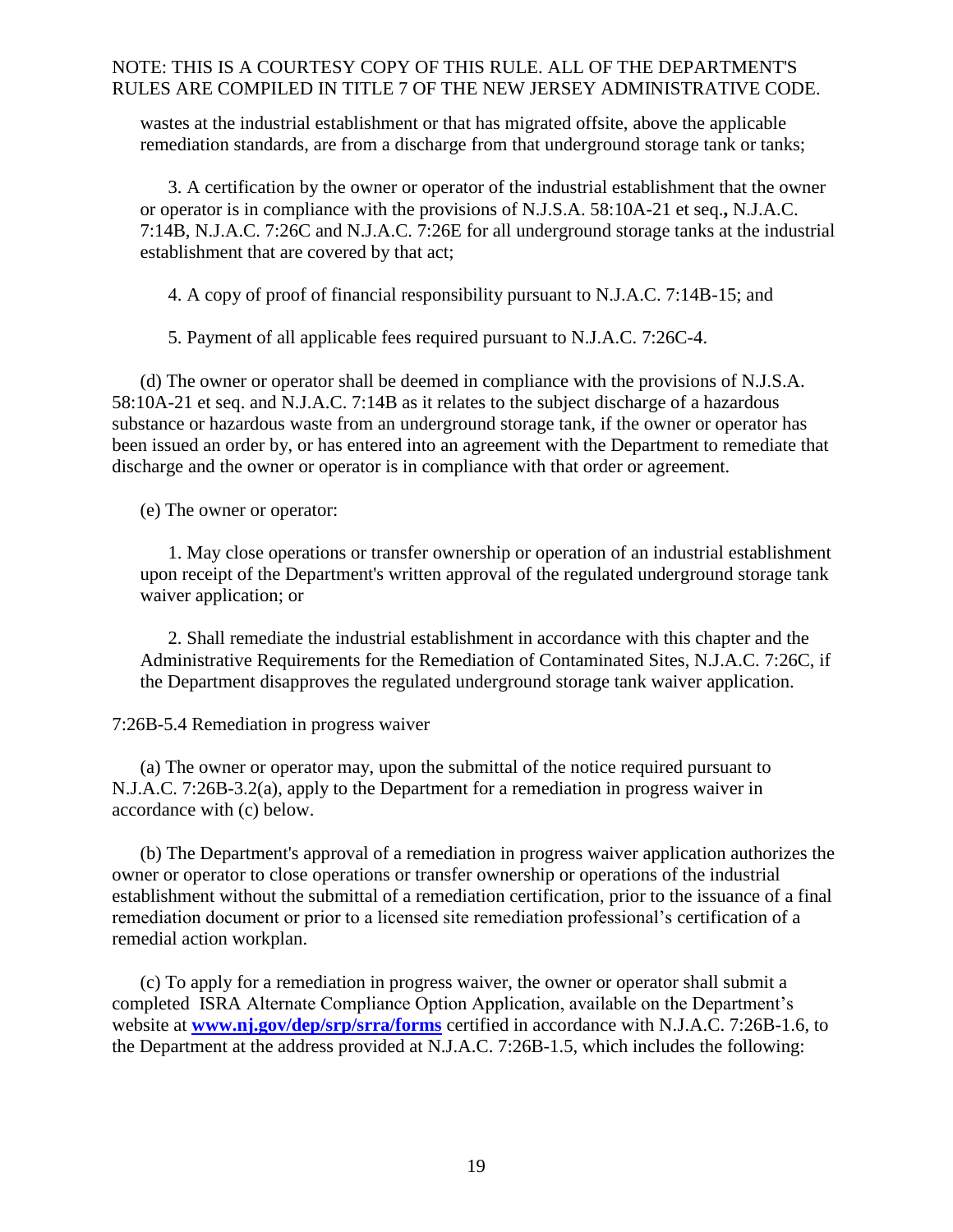1. The name and location of the site, including street address, city or town, municipality, county, zip code, tax block and lot numbers of the site and the ISRA case number;

2. A preliminary assessment report and, as applicable, a site investigation report that demonstrates that:

i. There have been no discharges of a hazardous substance or a hazardous waste at the industrial establishment during the owner's or operator's period of ownership or operation; or

ii. Any discharged hazardous substance or hazardous waste that occurred at the industrial establishment during the owner's or operator's ownership or operation has been remediated, and the owner or operator includes identification of the spill incident numbers and a copy of a final remediation document for the remediation of those discharges;

3.Evidence that establishes that the property occupied by the industrial establishment for which the waiver is sought is being remediated by a prior owner or operator pursuant to ISRA, the Spill Compensation and Control Act, N.J.S.A. 58:10-23.11 et seq., or other applicable state laws and regulations, or the industrial establishment is currently in the process of an equivalent remediation pursuant to the Resource Conservation and Recovery Act, 42 U.S.C. §§ 6901 et seq., the Comprehensive Environmental Response, Compensation and Liability Act, 42 U.S.C. § 9601 et seq. or any other applicable Federal law;

4. A certification by the owner or operator that any transferee of the industrial establishment has been notified that the industrial establishment is the subject of a remediation;

5. A certification by the owner or operator that:

i. A remediation funding source for the cost of the remediation at the industrial establishment has been established as required pursuant to N.J.A.C. 7:26C-5; or

ii. A financial assurance was established prior to June 16, 1993 and the amount of the financial assurance is consistent with the current cost estimate developed in accordance with N.J.A.C. 7:26E, for the remediation or the implementation of the remedial action workplan at the industrial establishment; and

6. Payment of all applicable fees required pursuant to N.J.A.C. 7:26C-4.

(d) The owner or operator:

1. May close operations or transfer ownership or operation of an industrial establishment upon receipt of the Department's written approval of the remediation in progress waiver application; or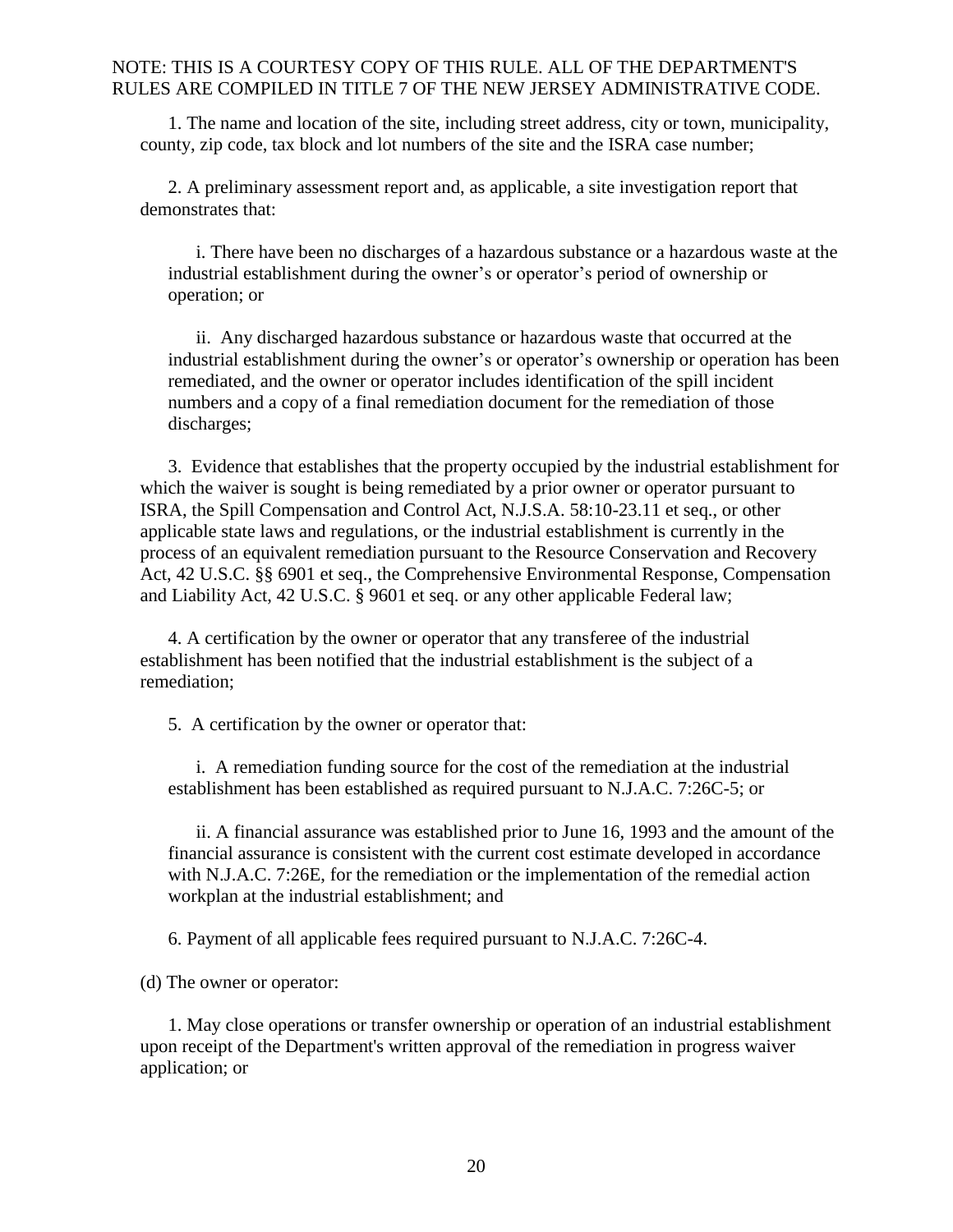2. Shall remediate the industrial establishment in accordance with this chapter and the Administrative Requirements for the Remediation of Contaminated Sites, N.J.A.C. 7:26C, if the Department disapproves the remediation in progress waiver application.

<span id="page-22-0"></span>7:26B-5.5 and 5.6 (Reserved)

<span id="page-22-1"></span>7:26B-5.7 Limited conveyance

(a) The owner of an industrial establishment may, upon submittal of the notice required pursuant to N.J.A.C. 7:26B-3.2(a), apply to the Department for a certificate of limited conveyance in accordance with (c) below.

(b) The Department's approval of a certificate of limited conveyance shall be valid for three years from the date of issuance and authorizes the owner of an industrial establishment to transfer up to one third the total appraised value of the real property of the industrial establishment upon the licensed site remediation professional's issuance of a response action outcome or certification of a remedial action workplan or remediation certification for the subject portion of the industrial establishment to be conveyed without the owner or operator conducting a remediation of the entire industrial establishment.

(c) To apply for a certificate of limited conveyance, the owner or operator shall submit a completed an ISRA Alternate Compliance Application available on the Department's website at **[www.nj.gov/dep/srp/srra/forms](http://www.nj.gov/dep/srp/srra/forms)**, certified in accordance with N.J.A.C. 7:26B-1.6; to the Department at the address provided at N.J.A.C. 7:26B-1.5, which includes the following:

1. The name and location of the site, including street address, city or town, municipality, county, zip code, tax block and lot numbers of the site and the ISRA case number;

2. A site map of the industrial establishment that identifies the real property on which the industrial establishment is situated, and the portion of the real property subject to the proposed transfer and any areas conveyed pursuant to a prior certificate of limited conveyance;

3. A description of the real property to be transferred;

4. An appraisal of the entire industrial establishment, an appraisal of the real property to be transferred and an appraisal of the remaining real property if the certificate of limited conveyance were issued. The appraisals required by this section shall not be made more than one year prior to the submission of the application for a certificate of limited conveyance and shall be conducted by a designated Member, Appraisal Institute (American Institute of Real Estate Appraisers), Senior Real Estate Analyst (Society of Real Estate Appraisers), or Senior Member (American Society of Appraisers);

5. The sale price or fair market value of the real property to be transferred;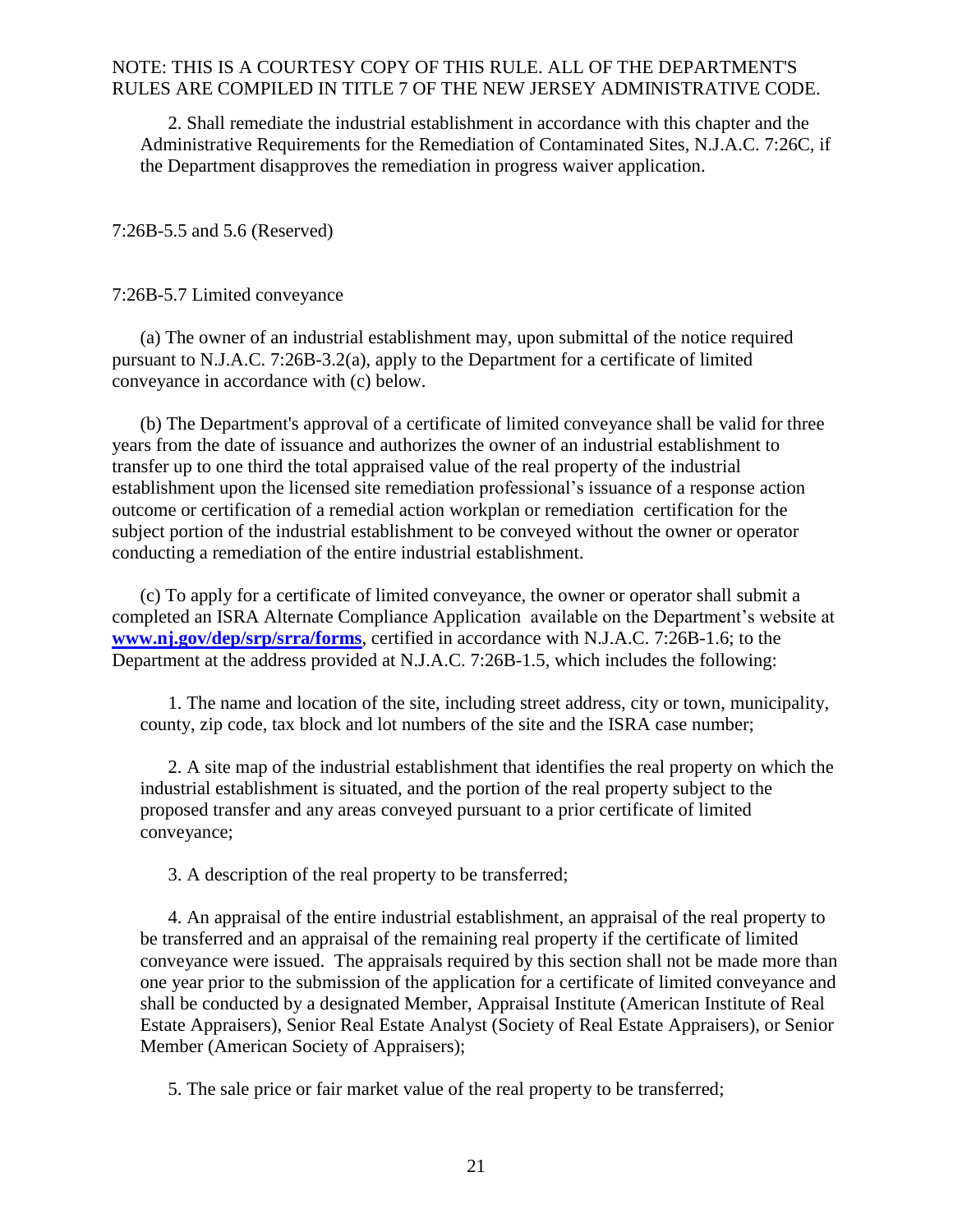6. Any additional information the Department requests from a specific owner or operator;

7. Copies of all prior certificate(s) of limited conveyance if any, issued for the subject industrial establishment;

8. A copy of the sales agreement specifying the agreed upon price for the real property presently proposed for conveyance or, in the case of an acquisition by a condemning authority where no agreement has been reached, an affidavit from the owner specifying the compensation, including any damages, sought by the owner and the current appraised value; and

9. Payment of a fee of \$600.

(d) The Department shall review the information submitted pursuant to (c) above and shall issue a certificate of limited conveyance for the real property on which an industrial establishment is situated after the Department deems the following criteria to be satisfied:

1. The sale price or fair market value of the real property to be conveyed, together with any additional diminution in value of the remaining property as a result of this transfer, is not more than one-third of the total appraised value of the real property of the industrial establishment prior to the transfer;

2. The remaining real property is an industrial establishment subject to the provisions of this chapter; and

3. Transfers or conveyances made pursuant to this section shall not exceed one-third of the value of the industrial establishment during the period of ownership of the applicant.

(e) Upon the Department's issuance of the certificate of limited conveyance, the owner or operator shall remediate the portion of the real property certified for transfer or conveyance prior to the transfer or conveyance. The remediation of the real property subject to the certificate of limited conveyance shall include any discharges from the remaining portion of the industrial establishment that have migrated or are migrating to the real property certified for conveyance.

(f) For the conveyance to occur upon the Department's disapproval of the ISRA Alternate Compliance Application available on the Department's website at **[www.nj.gov/dep/srp/srra/forms](http://www.nj.gov/dep/srp/srra/forms)**, the owner or operator shall remediate the entire industrial establishment in accordance with this chapter and the Administrative Requirements for the Remediation of Contaminated Sites, N.J.A.C. 7:26C.

(g) The owner or operator shall remediate the remaining portion of the industrial establishment, or otherwise comply with this chapter, upon the subsequent closing of operations or transferring of ownership or operations of the industrial establishment.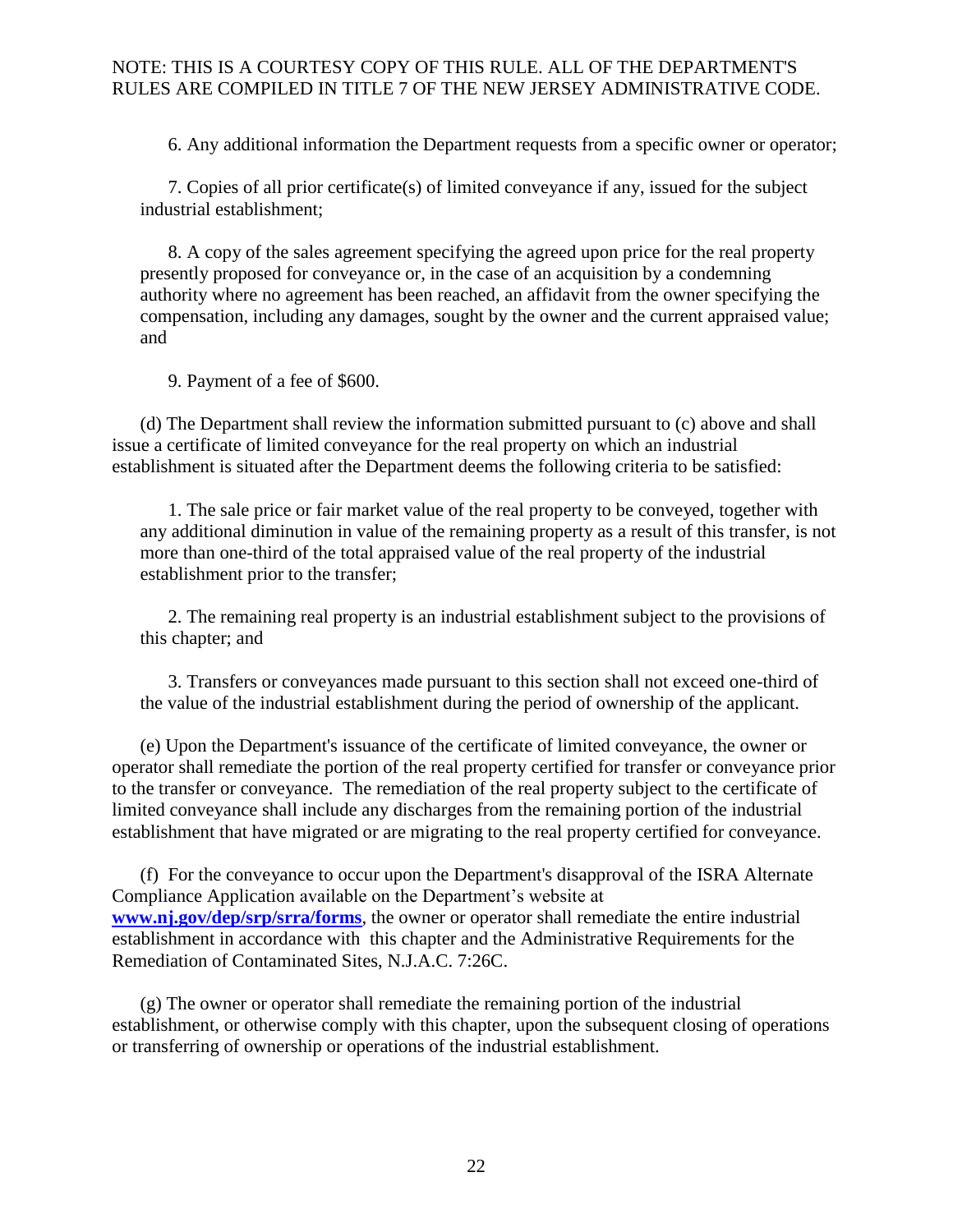(h) An owner may, concurrent with or subsequent to a transfer or conveyance executed pursuant to this section, transfer additional portions of the industrial establishment in excess of the permissible conveyance limitation provided at (d)3 above, if the proposed transfer does not constitute a closing of operations or transfer of ownership or operations of an industrial establishment as defined at N.J.A.C. 7:26B-1.4.

(i) An owner who transfers additional portions pursuant to (h) above shall use the funds paid for those additional portions exclusively for remediating the additional portion(s) transferred pursuant to (h) above. The owner shall deposit any portion of the amount paid that remains unexpended for remediation in a remediation trust fund that shall be established pursuant to N.J.A.C. 7:26C-5 and N.J.S.A. 13:1K-11.8(g).

(j) Nothing in this section shall be construed to allow an owner to transfer any of the real property of an industrial establishment without complying with ISRA and this chapter for those portions subject to the transfer.

<span id="page-24-0"></span>7:26B-5.8 (Reserved)

#### <span id="page-24-1"></span>7:26B-5.9 De minimis quantity exemption

(a) An owner or operator to whom the Department grants a de minimis quantity exemption is exempt from the substantive requirements of this chapter based on de minimis quantities of hazardous substances or hazardous waste generated, manufactured, refined, transported, treated, stored, handled or disposed of at an industrial establishment. Such an owner or operator is not exempt from any requirement in any other law or regulation to remediate a discharge.

(b) An owner or operator can obtain a de minimis quantity exemption if the following criteria are satisfied:

1. The total quantity of hazardous substances or hazardous wastes generated, manufactured, refined, transported, treated, stored, handled or disposed of at the subject industrial establishment at any one time during the owner's or operator's period of ownership or operation, does not exceed 500 pounds or 55 gallons;

2. If the hazardous substances or hazardous wastes are mixed with nonhazardous substances, then the total quantity of hazardous substances or hazardous wastes in the mixture at any one time during the owner's or operator's period of ownership or operation does not exceed 500 pounds or 55 gallons; and

3. The total quantity of hydraulic or lubricating oil, in the aggregate, does not exceed 220 gallons at any one time during the owner's or operator's period of ownership or operation.

(c) The total quantity of hazardous substances or hazardous wastes at an industrial establishment may be a combination of both (b)1 and 2 above; however, in the aggregate, the total quantity shall not exceed 500 pounds or 55 gallons.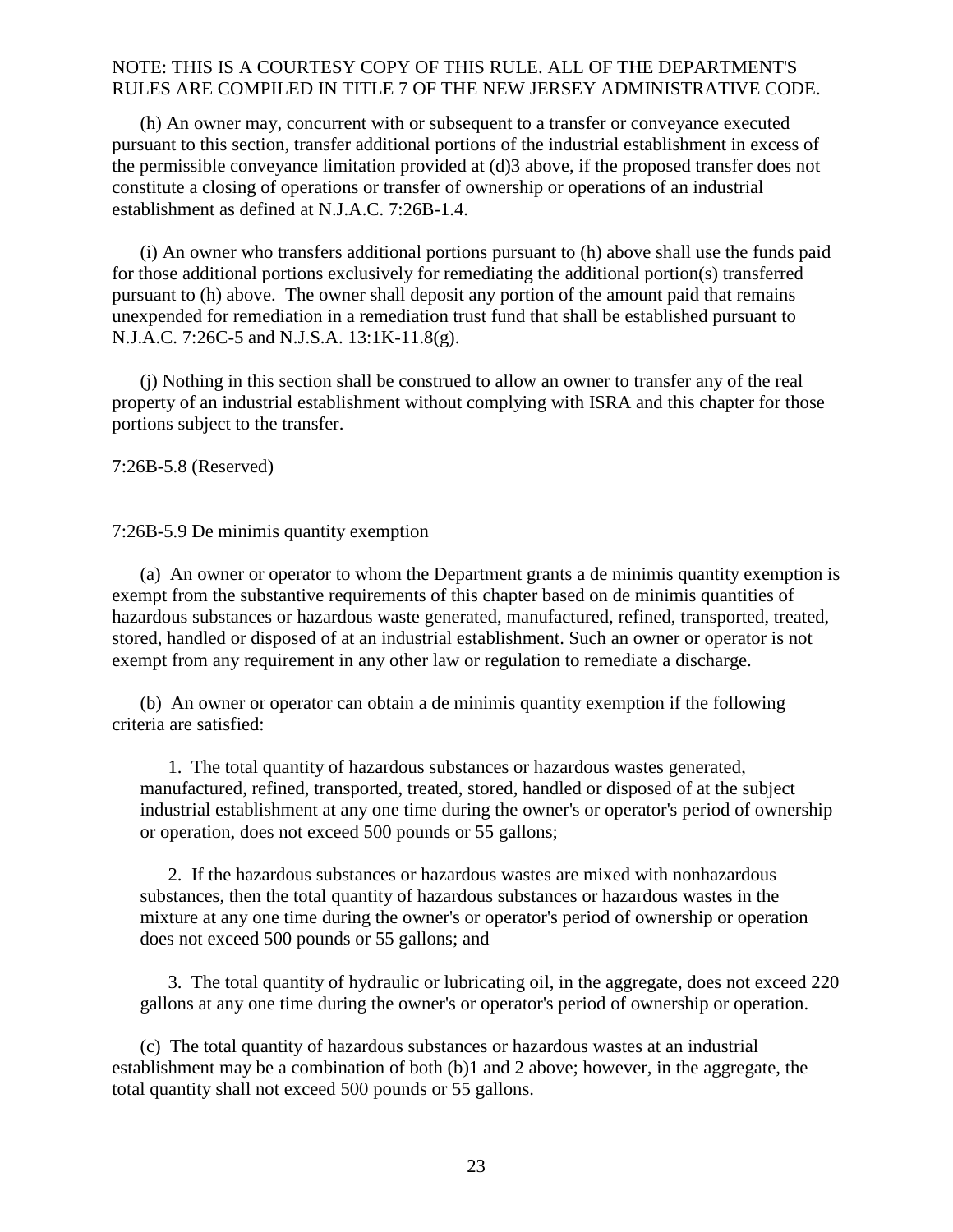(d) The total quantity of hazardous substances at an industrial establishment having the NAICS number of 424210 or 446191 as qualified by the limitations noted in Appendix C shall not include any mixture containing hazardous substances if the mixture is in final product form for wholesale or retail distribution.

(e) The owner or operator of the subject industrial establishment that satisfies the criteria established in (b) above may apply for a de minimis quantity exemption by submitting:

1. A completed ISRA Alternative Compliance Option Application de minimis quantity exemption application form available from the Department on its website at [www.nj.gov/dep/srp/srra/forms,](http://www.nj.gov/dep/srp/srra/forms) certified in accordance with N.J.A.C. 7:26B-1.6, to the Department at the address provided on the form, that includes information that identifies the owner or operator and the industrial establishment, describes the quantities and nature of the hazardous substances or hazardous waste generated, manufactured, refined, transported, treated, stored, handled or disposed of at the industrial establishment; and

2. A fee of \$ 300.00.

(f) The owner or operator:

1. May close operations or transfer ownership or operation of an industrial establishment upon receipt of the Department's written approval of the de minimis quantity exemption application; or

2. Shall remediate the industrial establishment in accordance with this chapter and the Administrative Requirements for the Remediation of Contaminated Sites, N.J.A.C. 7:26C, or withdraw the general information notice pursuant to N.J.A.C. 7:26B-3.2(c), if the Department disapproves the application.

### <span id="page-25-0"></span>SUBCHAPTERS 6 THROUGH 7 (Reserved)

### <span id="page-25-1"></span>SUBCHAPTER 8. PROGRAM FEES AND OVERSIGHT COSTS

<span id="page-25-2"></span>7:26B-8.1 Fee schedule

The owner or operator shall pay all applicable fees and oversight costs as required pursuant to N.J.A.C. 7:26C-4 and this chapter.

<span id="page-25-3"></span>7:26B-8.2 through 8.4 (Reserved)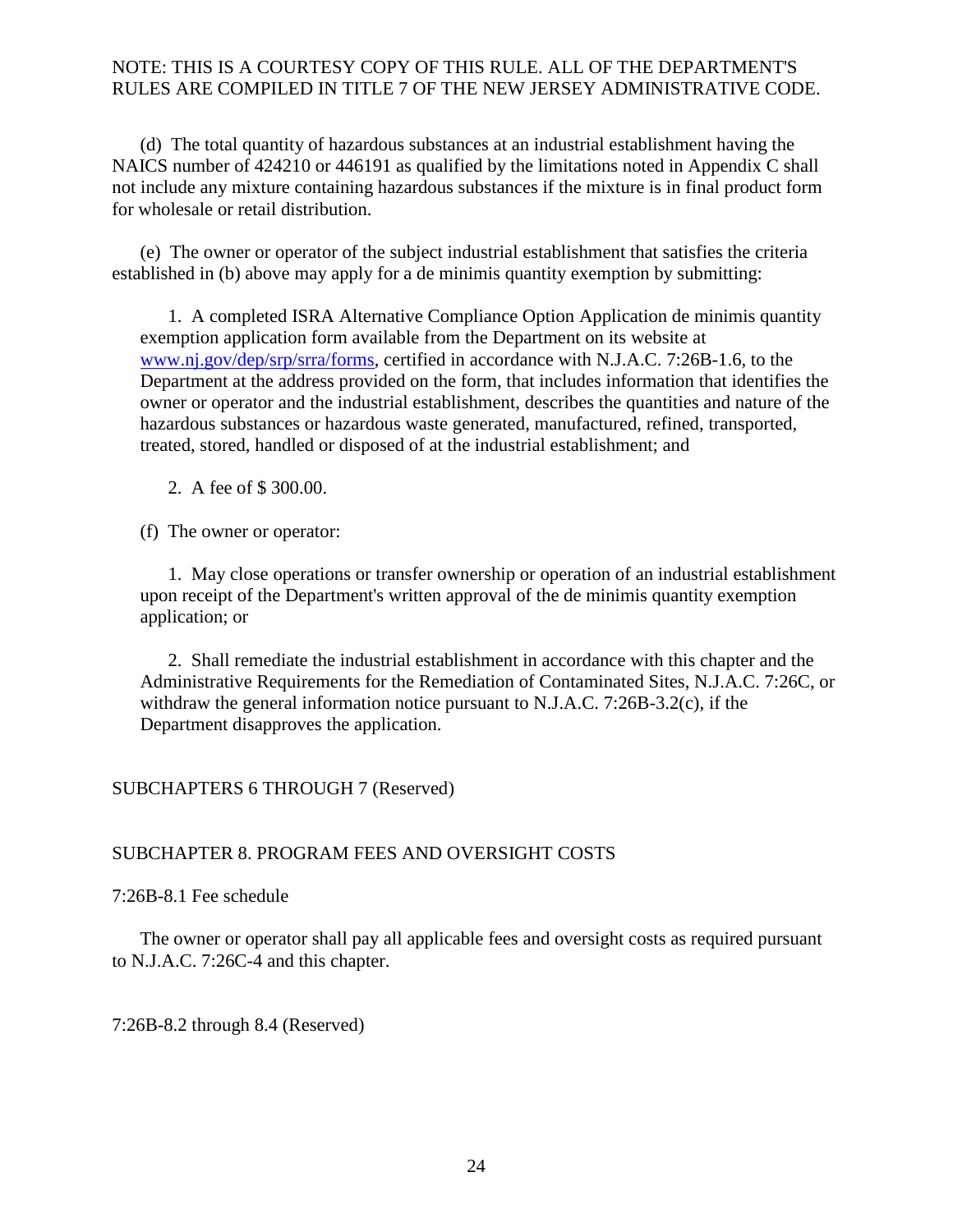<span id="page-26-0"></span>APPENDIX A (Reserved)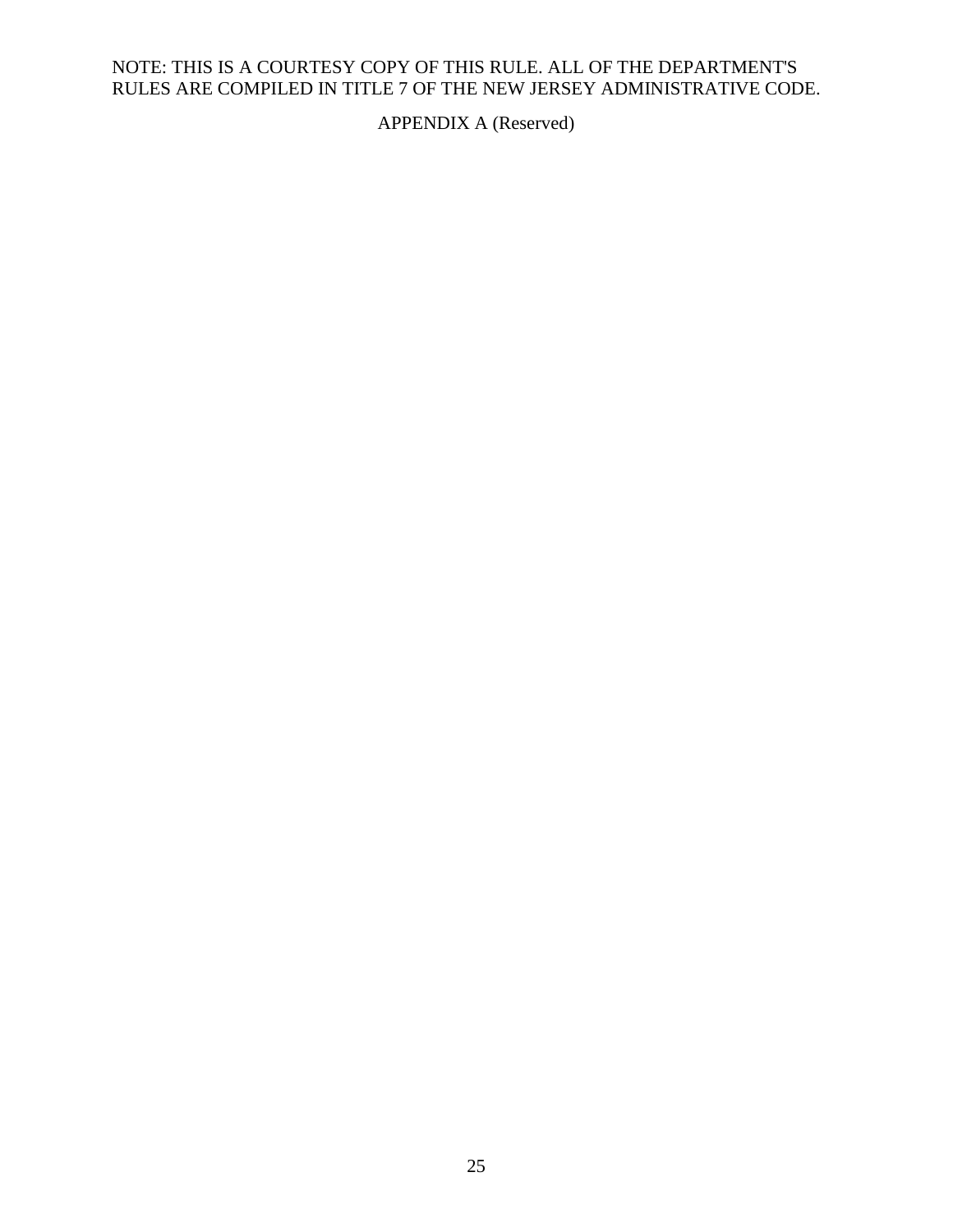### APPENDIX B - STANDARD LANDLORD/TENANT PETITION

<span id="page-27-0"></span>Landlord/Tenant Petition, Pursuant to N.J.S.A. 13:1K-11.9, Requesting the Department of Environmental Protection to First Compel the Other Responsible Person to Comply With the Industrial Site Recovery Act ("ISRA") Based Upon the Parties' Prior Agreement Pursuant to Their Lease.

Both the owner and operator of an industrial establishment are responsible for remediation of any industrial establishment pursuant to N.J.S.A. 13:1K-6 et seq. However, pursuant to N.J.S.A. 13:1K-11.9, where owner is the Landlord and operator is the Tenant and there has been a failure to comply with ISRA, either of those parties may petition the Department of Environmental Protection to request that the Department first compel the other party to comply with ISRA pursuant to a clearly articulated Lease between the parties concerning the subject industrial establishment. This Petition follows:

#### **PETITION**

["Name of Landlord or Tenant"] is the [Landlord or Tenant] for ISRA Case No. [] pursuant to a Lease entered into on [Date] with [Name of Landlord or Tenant], [Landlord or Tenant].

[Name of Landlord or Tenant] states that it desires the Department to exercise its discretion to first require [Name of Landlord or Tenant], who is the [Landlord or Tenant], to comply with ISRA with respect to the following property [Lot(s)/Block(s) and Leasehold unit number] the ("industrial establishment").

[Name of Landlord or Tenant] desires that if the Department is satisfied that the Lease clearly reflects an agreement by the parties to the Lease that [Name of Landlord or Tenant] is to be responsible for the ISRA obligations, the Department will agree to first pursue [Landlord/Tenant] to compel compliance with ISRA.

Attached for the Department's review are the following documents in support of this Petition.

1. Landlord's and Tenant's full names and current addresses;

2. A true and correct copy of the fully executed and dated subject Lease, together with any and all Addenda and Riders to that Lease;

3. A copy of the General Information Notice for the ISRA case referenced above;

4. True and correct copies of any and all contracts, agreements, orders and remediation agreements which [Name of Landlord or Tenant] believes may affect the interpretation of the subject lease and the parties' respective responsibilities and remediation obligations pursuant to ISRA and that Lease;

5. A narrative, which identifies, in [Name of Landlord or Tenant's] view, the pertinent sections in the lease, and interpretation of the those sections;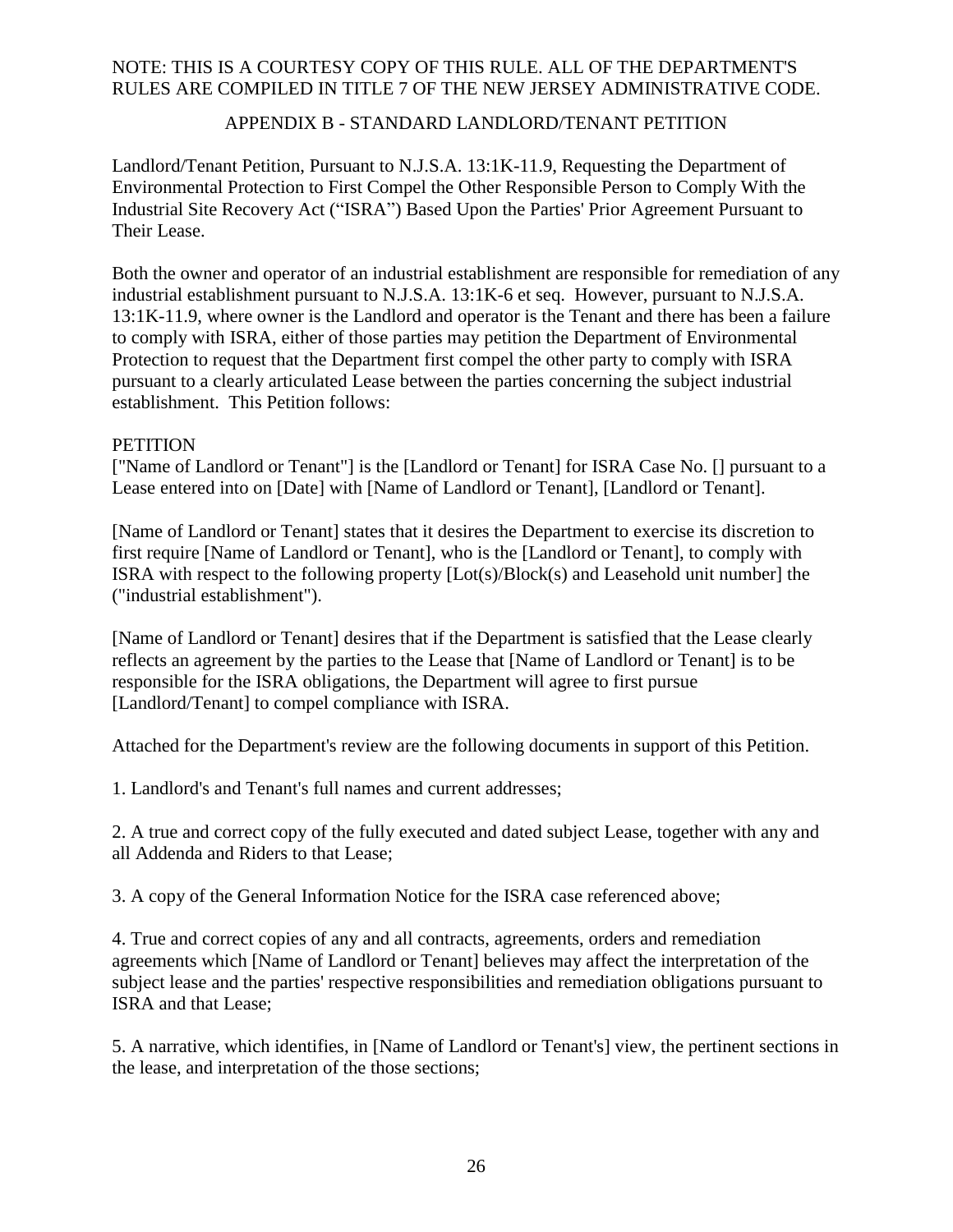6. A separate, notarized Affidavit, executed by [Name of Landlord or Tenant], that articulates all relevant facts which, in [Name of Landlord's or Tenant's] view, support and explain any noncompliance with ISRA and the Lease;

7. Copies of any pleadings and discovery documents generated in any lawsuit involving the subject industrial establishment and/or the subject Lease;

8. Copies of any writings issued by the Department of Environmental Protection, to either ISRA responsible party or to any ISRA agent, concerning the subject Lease or the subject industrial establishment and the respective responsibilities of each such party concerning this ISRA transaction; and

9. Any other documents which [Name of Landlord or Tenant] believes may assist the Department in its determination.

Within thirty (30) calendar days after the Department determines that it has received a complete Petition, the Department will advise all parties to the lease of its determination as to whether the Lease is clear in identifying [Name of Landlord or Tenant] as responsible for complying with ISRA under the Lease. [Name of Landlord or Tenant] understands that the Department may require further information, clarification or additional documentation in order to complete this Petition.

The information contained within this Petition, including any documents submitted to the Department in support of this Petition, is complete and accurate to the best of [Name of Landlord or Tenant's] knowledge, information and belief, and, by executing this Petition below, [Name of Landlord or Tenant] hereby certifies to its completeness and accuracy, and also, that [Name of Landlord or Tenant] will notify the Department immediately should new or additional information come to light which may have a bearing upon interpretations of the subject Lease, or the parties' respective ISRA responsibilities, under the lease.

Dated: \_\_\_\_\_\_\_\_\_\_\_ \_\_\_\_\_\_\_\_\_\_\_\_\_\_\_\_\_\_\_\_\_\_\_\_

Name: \_\_\_\_\_\_\_\_\_\_\_\_\_\_\_\_\_\_\_\_\_ [Landlord or Tenant] For ISRA Case No. [ ]

\_\_\_\_\_\_\_\_\_\_\_\_\_\_\_\_\_\_\_\_\_\_\_ Print Full Name Signed Above

\_\_\_\_\_\_\_\_\_\_\_\_\_\_\_\_\_\_\_\_\_\_\_

Title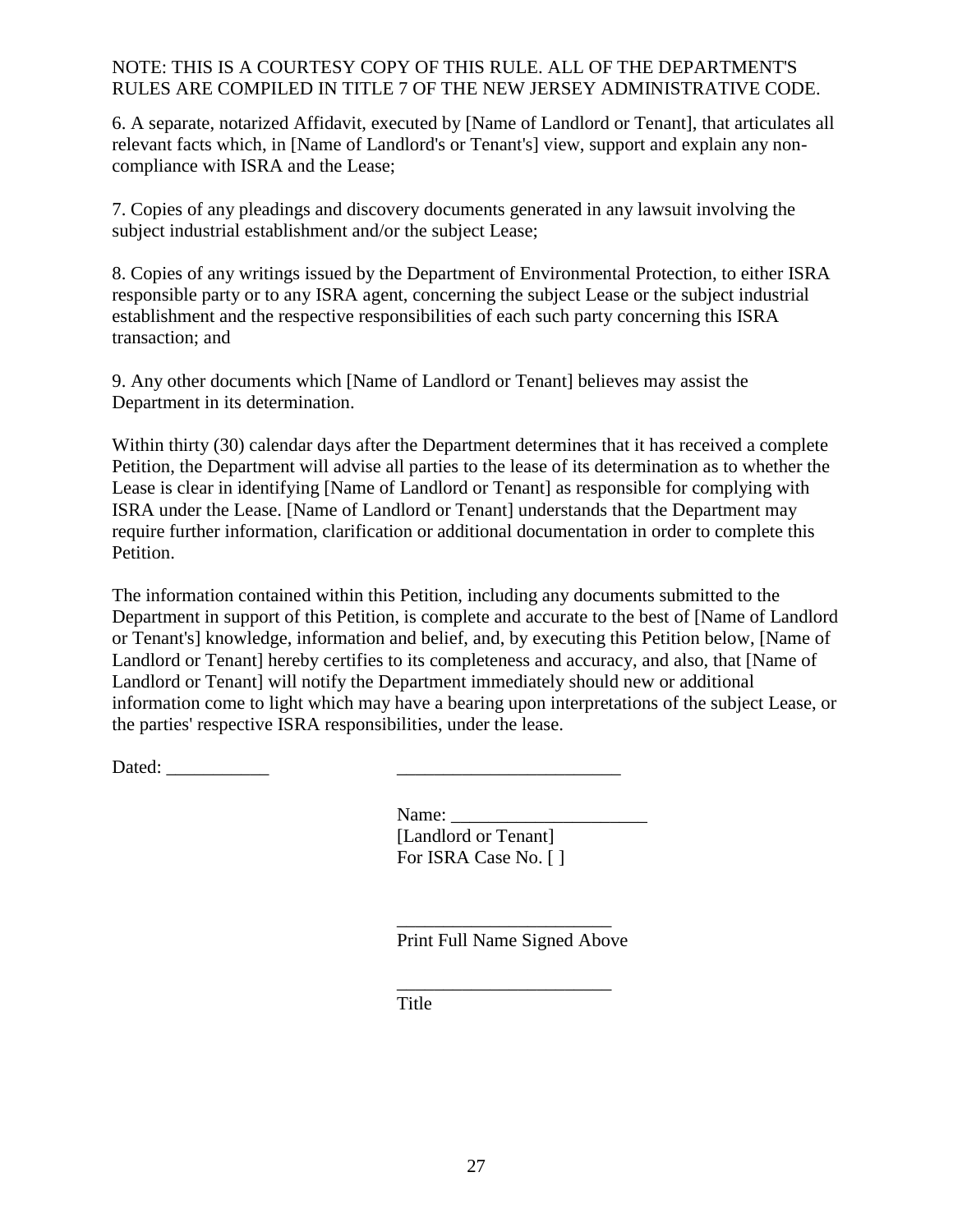<span id="page-29-0"></span>

| Subsector or<br>Industry #Code | <b>NAICS</b> Description                                       | <b>Exceptions or Limitations</b>                                                                                                                                                                                                                                  |
|--------------------------------|----------------------------------------------------------------|-------------------------------------------------------------------------------------------------------------------------------------------------------------------------------------------------------------------------------------------------------------------|
| 211112                         | <b>Natural Gas Liquid Extraction</b>                           | Limited to recovering sulfur from natural<br>gas                                                                                                                                                                                                                  |
| 212324                         | Kaolin and Ball Clay Mining                                    | Limited to grinding, washing, separating,<br>etc. of kaolin and ball clay not in<br>conjunction with mining operations                                                                                                                                            |
| 212325                         | Clay and Ceramic and<br><b>Refractory Minerals Mining</b>      | Limited to grinding, washing, separating,<br>etc. of clay, ceramic and refractory<br>minerals not in conjunction with mining<br>operations                                                                                                                        |
| 212393                         | Other Chemical and Fertilizer<br><b>Mineral Mining</b>         | Limited to grinding, washing, separating,<br>etc. of chemical and fertilizer minerals not<br>in conjunction with mining operations                                                                                                                                |
| 212399                         | All Other Nonmetallic Mineral<br>Mining                        | Limited to grinding, washing, separating,<br>etc. of nonmetallic minerals not in<br>conjunction with mining operations                                                                                                                                            |
| 221                            | Utilities                                                      | <b>Except Water Supply, Irrigation Systems</b><br>(NAICS Industry 221310) and Sewerage<br>Systems (NAICS Industry 221320),<br>Hydroelectric Power Generation (NAICS<br>Industry 221111), and Other Electric<br><b>Power Generation (NAICS Industry</b><br>221119) |
| 238220                         | Plumbing, Heating, and Air-<br><b>Conditioning Contractors</b> | Limited to businesses involved with boiler<br>cleaning, chipping and scaling                                                                                                                                                                                      |
| 313111                         | <b>Yarn Spinning Mills</b>                                     | No exceptions or limitations                                                                                                                                                                                                                                      |
| 313112                         | Yarn Texturing, Throwing, and<br><b>Twisting Mills</b>         | No exceptions or limitations                                                                                                                                                                                                                                      |
| 313113                         | <b>Thread Mills</b>                                            | No exceptions or limitations                                                                                                                                                                                                                                      |
| 313210                         | Broadwoven Fabric Mills                                        | No exceptions or limitations                                                                                                                                                                                                                                      |
| 313221                         | <b>Narrow Fabric Mills</b>                                     | No exceptions or limitations                                                                                                                                                                                                                                      |
| 313222                         | Schiffli Machine Embroidery                                    | No exceptions or limitations                                                                                                                                                                                                                                      |
| 313230                         | <b>Nonwoven Fabric Mills</b>                                   | No exceptions or limitations                                                                                                                                                                                                                                      |

# APPENDIX C - ISRA SUBJECT NAICS CODES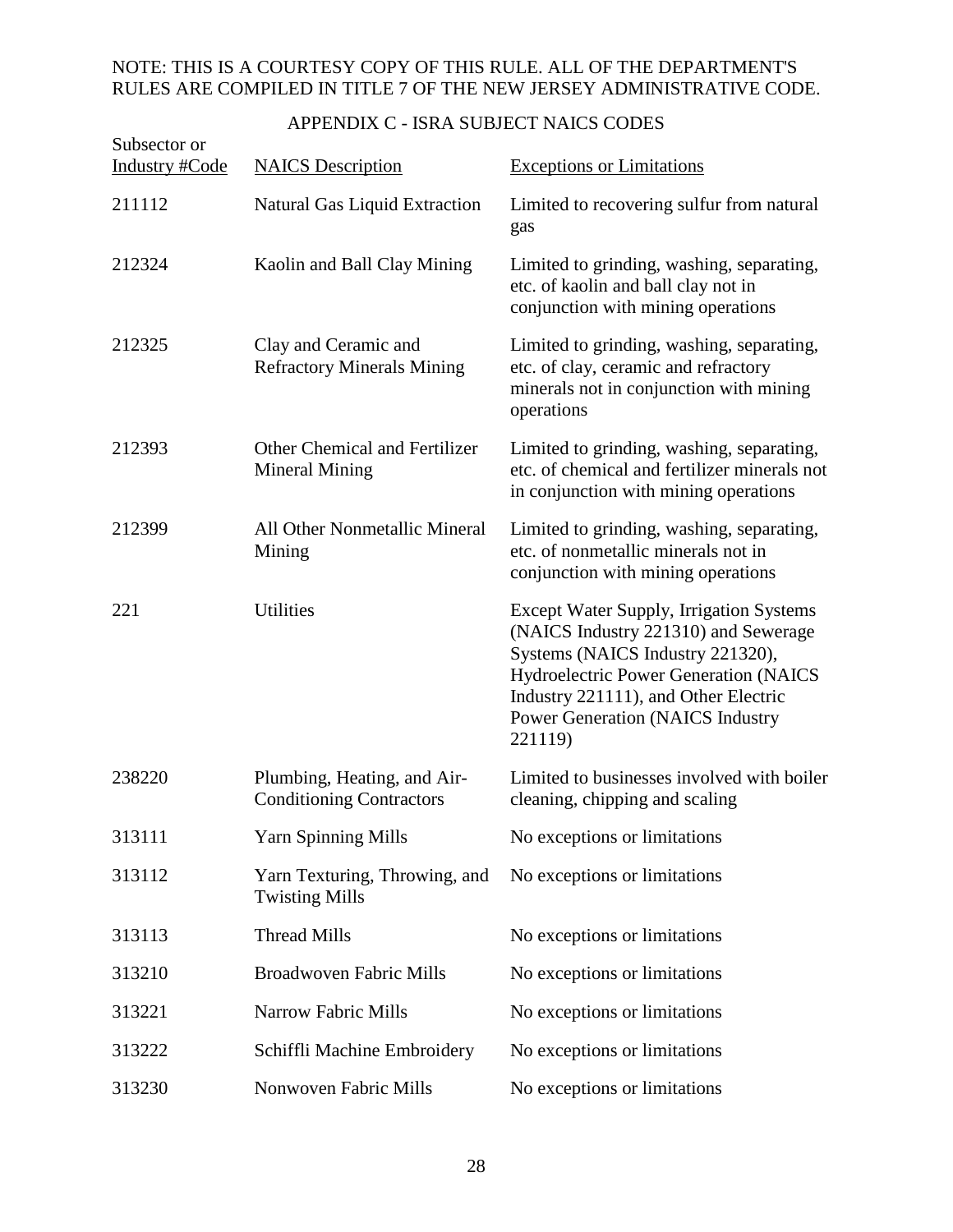| Subsector or<br>Industry #Code | <b>NAICS</b> Description                                                          | <b>Exceptions or Limitations</b>                                                                                                                                                                                                                                                                                  |
|--------------------------------|-----------------------------------------------------------------------------------|-------------------------------------------------------------------------------------------------------------------------------------------------------------------------------------------------------------------------------------------------------------------------------------------------------------------|
| 313241                         | Weft Knit Fabric Mills                                                            | No exceptions or limitations                                                                                                                                                                                                                                                                                      |
| 313249                         | Other Knit Fabric and Lace<br><b>Mills</b>                                        | No exceptions or limitations                                                                                                                                                                                                                                                                                      |
| 313311                         | <b>Broadwoven Fabric Finishing</b><br><b>Mills</b>                                | Except for broadwoven converters, who<br>buy fabric goods (except knit goods) in the<br>grey, have them finished on contract, and<br>sell them at wholesale and operations<br>involved in sponging, shrinking, etc.<br>fabric for tailors and dress makers and<br>performing batik work as a business<br>service. |
| 313312                         | <b>Textile and Fabric Finishing</b><br>(except Broadwoven Fabric)<br><b>Mills</b> | Except dyeing gloves, woven or knit, for<br>the trade and converters (except<br>broadwoven), who buy fabric goods<br>(except knit goods) in the grey, have them<br>finished on contract, and sell them at<br>wholesale                                                                                            |
| 313320                         | <b>Fabric Coating Mills</b>                                                       | No exceptions or limitations                                                                                                                                                                                                                                                                                      |
| 314110                         | Carpet and Rug Mills                                                              | No exceptions or limitations                                                                                                                                                                                                                                                                                      |
| 314911                         | <b>Textile Bag Mills</b>                                                          | Limited to operations involved with the<br>manufacture of bags, rubberized fabric                                                                                                                                                                                                                                 |
| 314991                         | Rope, Cordage, and Twine<br><b>Mills</b>                                          | No exceptions or limitations                                                                                                                                                                                                                                                                                      |
| 314992                         | Tire Cord and Tire Fabric<br>Mills                                                | No exceptions or limitations                                                                                                                                                                                                                                                                                      |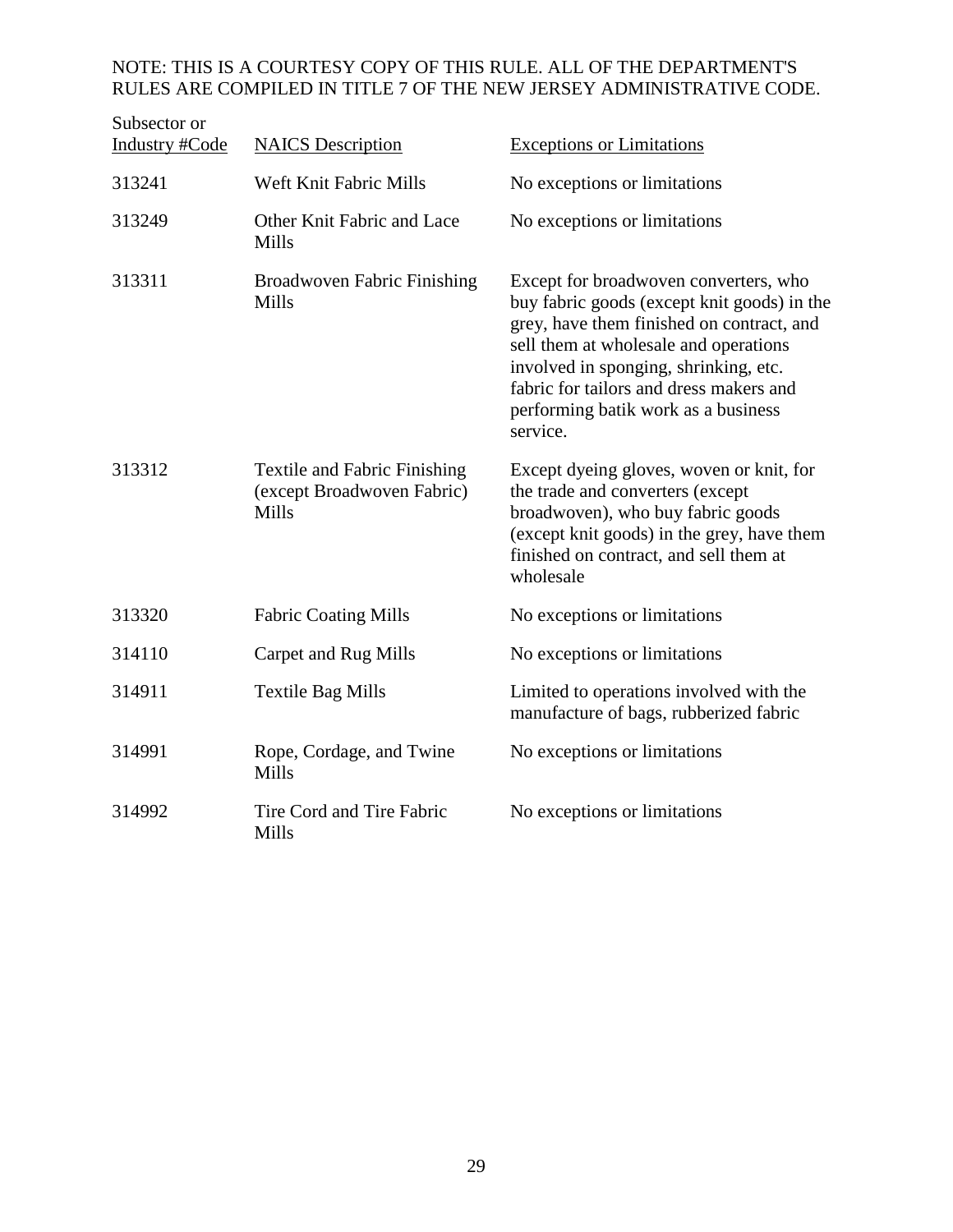| Subsector or<br><b>Industry #Code</b> | <b>NAICS</b> Description                                | <b>Exceptions or Limitations</b>                                                                                                                                                                                                                                                                                                                                                                                                                                                                                                                                                                                                                                                                                                                                                                                                                                                                                                                                                                                                                                                                                                                                                                                                                                                                                                                                                                                                 |
|---------------------------------------|---------------------------------------------------------|----------------------------------------------------------------------------------------------------------------------------------------------------------------------------------------------------------------------------------------------------------------------------------------------------------------------------------------------------------------------------------------------------------------------------------------------------------------------------------------------------------------------------------------------------------------------------------------------------------------------------------------------------------------------------------------------------------------------------------------------------------------------------------------------------------------------------------------------------------------------------------------------------------------------------------------------------------------------------------------------------------------------------------------------------------------------------------------------------------------------------------------------------------------------------------------------------------------------------------------------------------------------------------------------------------------------------------------------------------------------------------------------------------------------------------|
| 314999                                | All Other Miscellaneous<br><b>Textile Product Mills</b> | Limited to miscellaneous textile product<br>mills involved with the following<br>operations; apparel fillings (for example,<br>cotton mill waste, kapok) manufacturing,<br>appliqueing on textile products (except<br>apparel), art needlework for the trade, bats<br>and batting (except nonwoven fabrics)<br>manufacturing, beading on textile products<br>(except apparel) for the trade, burnt-out<br>laces manufacturing, cotton battings<br>(except nonwoven batting) manufacturing,<br>crochet ware made from purchased<br>materials, decorative stitching on textile<br>articles and apparel, embroidering<br>contractors on men's, boy's, women's,<br>misses', girls' and infants apparel, fiber<br>textile recovery from textile mill waste<br>and rags, filling (except non-woven<br>textile), upholstery manufacturing, fire<br>hose textile made from purchased<br>materials, garneting of textile waste and<br>rags, padding and wadding (except non-<br>woven fabric) manufacturing, processing<br>of textile mill waste and recovering fibers,<br>quilting of textiles, reclaimed wool<br>processing, recover fiber processing,<br>stitching, decorative and novelty, on<br>textile articles and apparel, textile fire<br>hose made from purchased material,<br>upholstering filling (except non-woven<br>fabric) manufacturing, weather-stripping<br>made from purchased textiles and wool<br>waste processing. |
| 315111                                | <b>Sheer Hosiery Mills</b>                              | No exceptions or limitations                                                                                                                                                                                                                                                                                                                                                                                                                                                                                                                                                                                                                                                                                                                                                                                                                                                                                                                                                                                                                                                                                                                                                                                                                                                                                                                                                                                                     |
| 315119                                | Other Hosiery and Sock Mills                            | No exceptions or limitations                                                                                                                                                                                                                                                                                                                                                                                                                                                                                                                                                                                                                                                                                                                                                                                                                                                                                                                                                                                                                                                                                                                                                                                                                                                                                                                                                                                                     |
| 315191                                | <b>Outerwear Knitting Mills</b>                         | No exceptions or limitations                                                                                                                                                                                                                                                                                                                                                                                                                                                                                                                                                                                                                                                                                                                                                                                                                                                                                                                                                                                                                                                                                                                                                                                                                                                                                                                                                                                                     |
| 315192                                | Underwear and Nightwear<br><b>Knitting Mills</b>        | No exceptions or limitations                                                                                                                                                                                                                                                                                                                                                                                                                                                                                                                                                                                                                                                                                                                                                                                                                                                                                                                                                                                                                                                                                                                                                                                                                                                                                                                                                                                                     |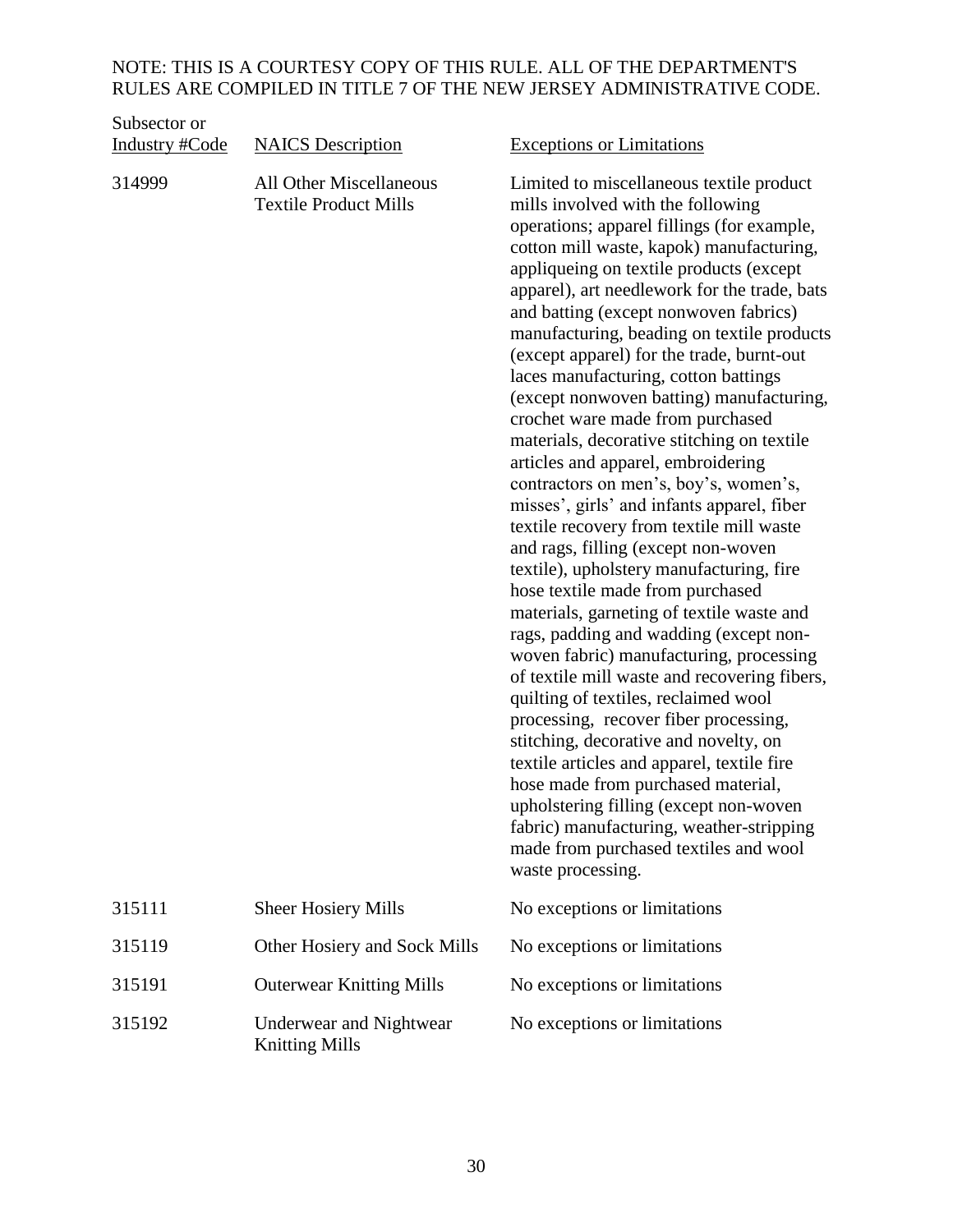| Subsector or<br><b>Industry #Code</b> | <b>NAICS</b> Description                                            | <b>Exceptions or Limitations</b>                                                                                                                                                                                                                                                                                                                                                                                                |
|---------------------------------------|---------------------------------------------------------------------|---------------------------------------------------------------------------------------------------------------------------------------------------------------------------------------------------------------------------------------------------------------------------------------------------------------------------------------------------------------------------------------------------------------------------------|
| 315211                                | Men's and Boys' Cut and Sew<br><b>Apparel Contractors</b>           | Limited to the following men's and boys'<br>cut and sew apparel contractors;<br>appliquéing, art needlework, buttonhole<br>making, buttonholing and button covering,<br>decorative stitching, dress and semidress<br>gloves, leather, eyelet making, leather<br>gloves or mittens (except athletic),<br>hemstitching, novelty stitching, pleating,<br>stitching decorative and novelty and work<br>leather gloves.              |
| 315212                                | Women's, Girls', and Infants'<br>Cut and Sew Apparel<br>Contractors | Limited to the following women's, girl's<br>and infant's, cut and sew apparel<br>contractors; appliquéing, art needlework,<br>buttonhole making, buttonholing and<br>button covering, decorative stitching,<br>dress and semidress gloves, leather, eyelet<br>making, leather gloves or mittens (except<br>athletic), hemstitching, novelty stitching,<br>pleating, stitching decorative and novelty<br>and work leather gloves |
| 315299                                | All Other Cut and Sew<br><b>Apparel Manufacturing</b>               | Limited to the following cut and sew<br>apparel manufacturing; pants, rubber and<br>rubberized fabric, made in the same<br>establishment as the basic materials, pants,<br>vulcanized rubber, manufacturing,<br>raincoats, rubber or rubberized fabric,<br>manufacturing                                                                                                                                                        |
| 315992                                | Glove and Mitten<br>Manufacturing                                   | Limited to the following glove and mitten<br>manufacturing; gloves, leather (except<br>athletic, cut and sewn apparel contractors),<br>manufacturing, leather gloves or mittens<br>(except athletic, cut and sewn apparel<br>contractors) manufacturing, mittens,<br>leather (except apparel contractors),<br>manufacturing, and work gloves, leather<br>(except apparel contractors),<br>manufacturing                         |
| 315999                                | Other Apparel Accessories and<br><b>Other Apparel Manufacturing</b> | Limited to the following other apparel<br>accessories and other apparel<br>manufacturing; bathing caps, rubber,<br>manufacturing                                                                                                                                                                                                                                                                                                |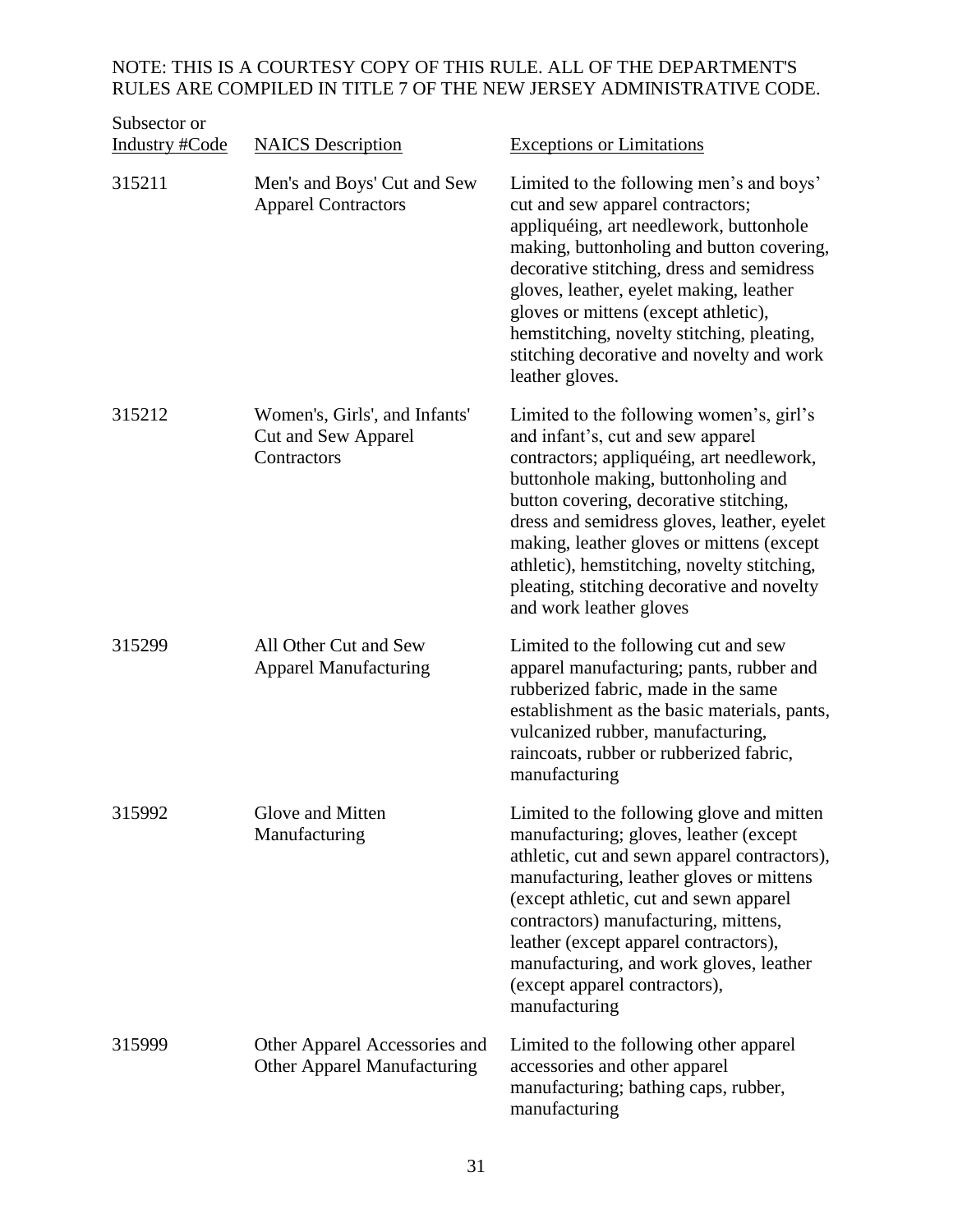| Subsector or<br>Industry #Code | <b>NAICS</b> Description                                                     | <b>Exceptions or Limitations</b>                                                                      |
|--------------------------------|------------------------------------------------------------------------------|-------------------------------------------------------------------------------------------------------|
| 316110                         | Leather and Hide Tanning and<br>Finishing                                    | No exceptions or limitations                                                                          |
| 316211                         | <b>Rubber and Plastics Footwear</b><br>Manufacturing                         | No exceptions or limitations                                                                          |
| 316213                         | Men's Footwear (except<br>Athletic) Manufacturing                            | No exceptions or limitations                                                                          |
| 316991                         | Luggage Manufacturing                                                        | No exceptions or limitations                                                                          |
| 316992                         | Women's Handbag and Purse<br>Manufacturing                                   | No exceptions or limitations                                                                          |
| 316993                         | Personal Leather Good (except<br>Women's Handbag and Purse)<br>Manufacturing | No exceptions or limitations                                                                          |
| 321113                         | Sawmills                                                                     | No exceptions or limitations                                                                          |
| 321114                         | <b>Wood Preservation</b>                                                     | No exceptions or limitations                                                                          |
| 321211                         | Hardwood Veneer and<br><b>Plywood Manufacturing</b>                          | No exceptions or limitations                                                                          |
| 321213                         | <b>Engineered Wood Member</b><br>(except Truss) Manufacturing                | No exceptions or limitations                                                                          |
| 321214                         | <b>Truss Manufacturing</b>                                                   | No exceptions or limitations                                                                          |
| 321219                         | <b>Reconstituted Wood Product</b><br>Manufacturing                           | No exceptions or limitations                                                                          |
| 321911                         | Wood Window and Door<br>Manufacturing                                        | No exceptions or limitations                                                                          |
| 321912                         | Cut Stock, Resawing Lumber,<br>and Planing                                   | No exceptions or limitations                                                                          |
| 321918                         | Other Millwork (including<br>Flooring)                                       | No exceptions or limitations                                                                          |
| 321920                         | <b>Wood Container and Pallet</b><br>Manufacturing                            | Except for operations involved in the<br>production of nailed and lock corner wood<br>boxes and shook |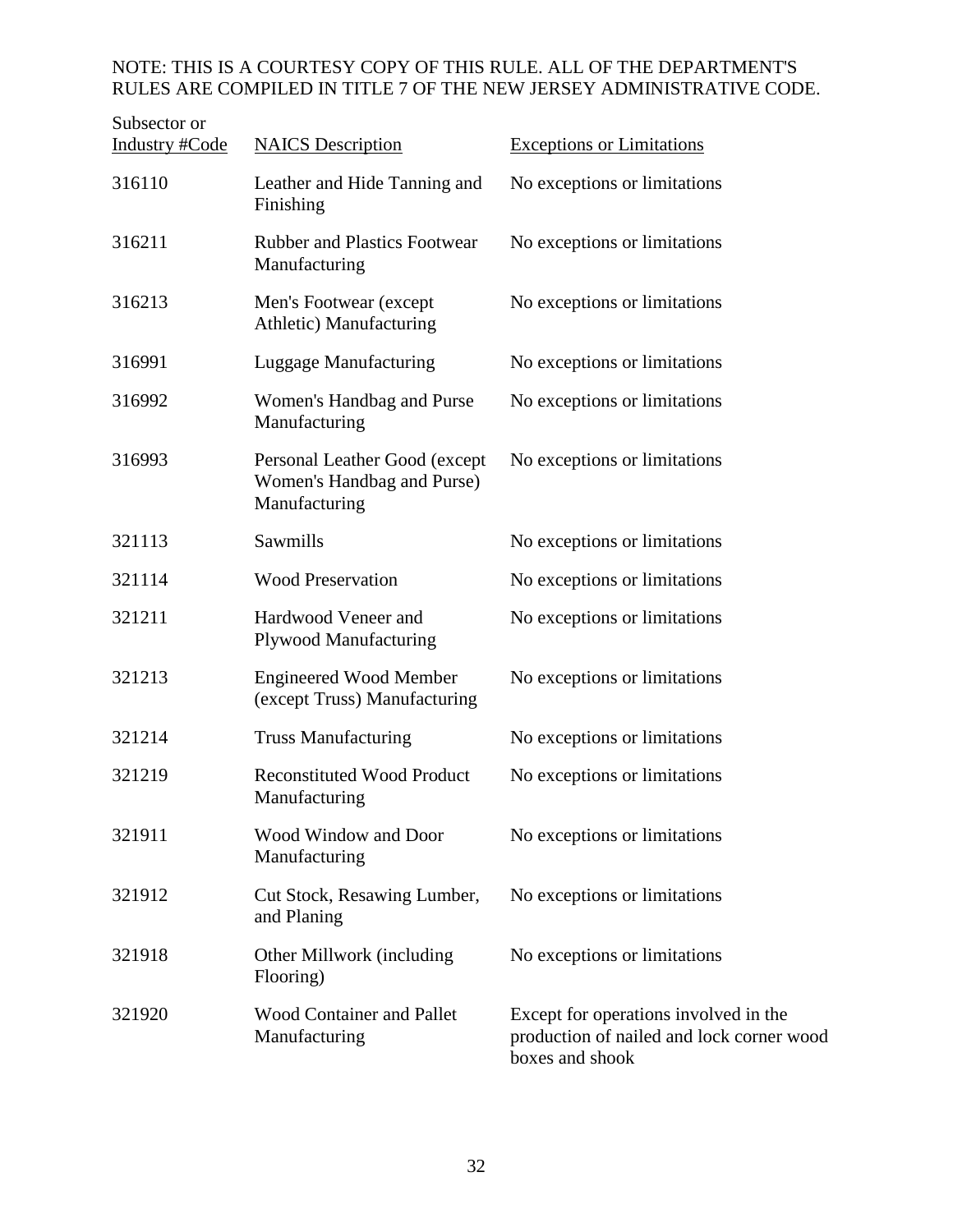| Subsector or          |                                                                    |                                                                                                                                                                     |
|-----------------------|--------------------------------------------------------------------|---------------------------------------------------------------------------------------------------------------------------------------------------------------------|
| <b>Industry #Code</b> | <b>NAICS</b> Description                                           | <b>Exceptions or Limitations</b>                                                                                                                                    |
| 321992                | Prefabricated Wood Building<br>Manufacturing                       | No exceptions or limitations                                                                                                                                        |
| 321999                | All Other Miscellaneous Wood<br><b>Product Manufacturing</b>       | Except for operations involved in the<br>production of boot and shoe cut stock and<br>findings (wood heels)                                                         |
| 322                   | <b>Paper Manufacturing</b>                                         | No exceptions or limitations                                                                                                                                        |
| 323                   | Printing and Related Support<br><b>Activities</b>                  | Except for operations involved in<br>photocopying and duplicating services<br>other than printing                                                                   |
| 324                   | <b>Petroleum and Coal Products</b><br>Manufacturing                | No exceptions or limitations                                                                                                                                        |
| 325                   | <b>Chemical Manufacturing</b>                                      | Except for operations involved in<br>providing the following business services<br>on a contract or fee basis: aerosol<br>packaging and solvent recovery service     |
| 326                   | <b>Plastics and Rubber Products</b><br>Manufacturing               | Except for operations involved in Tire<br>Retreading and Repair Shops (rebuilding<br>tires and retreaded tire Manufacturing)<br>(NAICS Industry 326212)             |
| 327                   | Nonmetallic mineral product<br>Manufacturing                       | Except for retail operations involved in<br>Manufacturing and selling pottery on site                                                                               |
| 331                   | Primary metal Manufacturing                                        | No exceptions or limitations                                                                                                                                        |
| 332                   | <b>Fabricated Metal Product</b><br>Manufacturing                   | No exceptions or limitations                                                                                                                                        |
| 333                   | <b>Machinery Manufacturing</b>                                     | No exceptions or limitations                                                                                                                                        |
| 334                   | <b>Computer and Electronic</b><br><b>Product Manufacturing</b>     | Except for operations involved in the mass<br>reproduction of prepackaged software and<br>the reproduction of video in connection<br>with motion picture production |
| 335                   | Electrical Equipment,<br>Appliance, and Component<br>Manufacturing | No exceptions or limitations                                                                                                                                        |
| 336                   | <b>Transportation Equipment</b><br>Manufacturing                   | No exceptions or limitations                                                                                                                                        |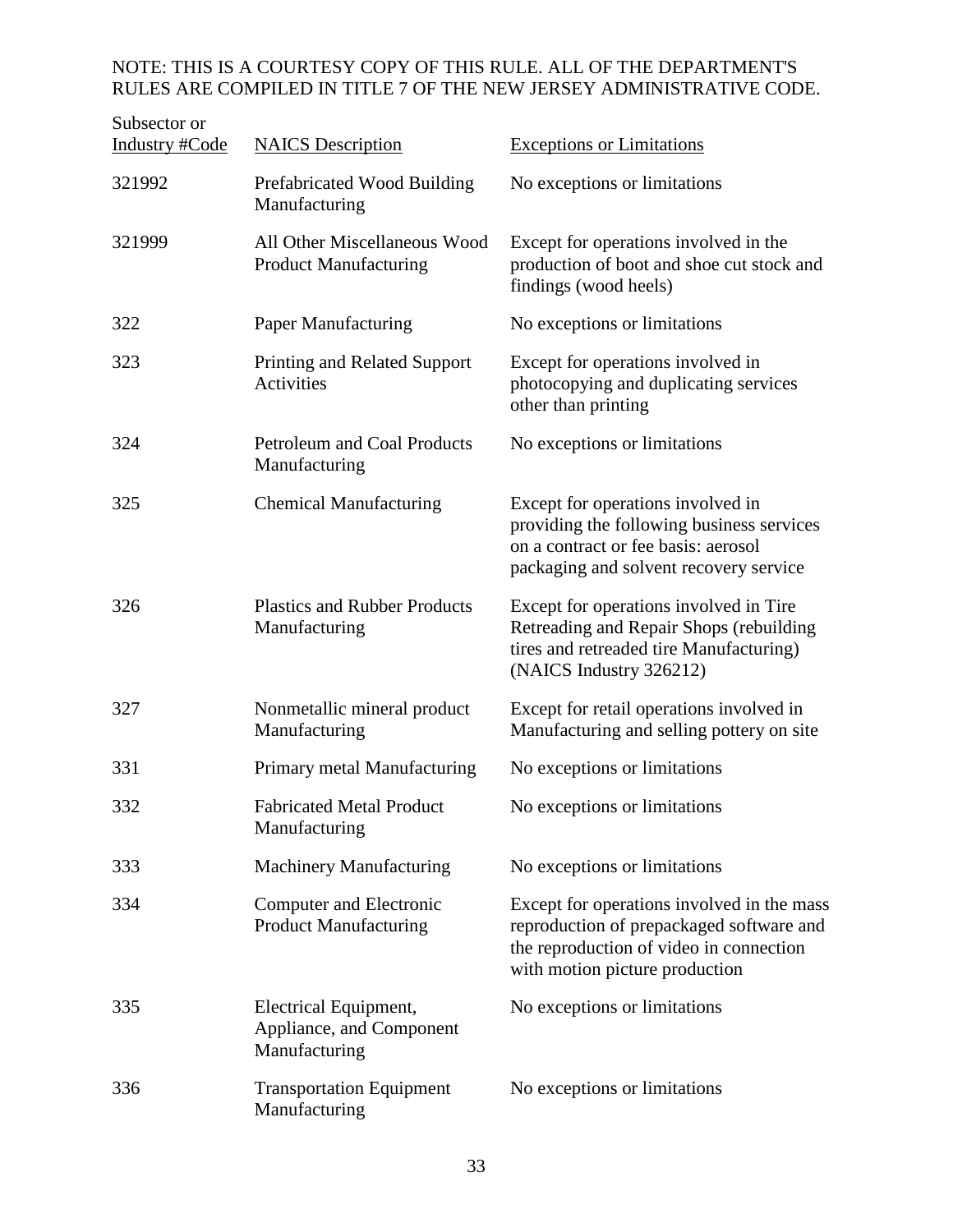| Subsector or<br><b>Industry #Code</b> | <b>NAICS</b> Description                                                                                                 | <b>Exceptions or Limitations</b>                                                                                                                                                                                                                                                                                                       |
|---------------------------------------|--------------------------------------------------------------------------------------------------------------------------|----------------------------------------------------------------------------------------------------------------------------------------------------------------------------------------------------------------------------------------------------------------------------------------------------------------------------------------|
| 337                                   | <b>Furniture and Related Product</b><br>Manufacturing                                                                    | Except for retail operations involved in the<br>production and sale of custom wood<br>cabinets, custom made upholstered<br>household furniture and custom made<br>nonupholstered wood household furniture                                                                                                                              |
| 339                                   | Miscellaneous Manufacturing                                                                                              | Except for operations involved in the<br>production of orthopedic devices to<br>prescription in a retail environment,<br>optical goods stores and laboratories<br>grinding lenses to prescription, dental<br>laboratories and in operations involved<br>with the production of boot and shoe cut<br>stock and findings (metal buckles) |
| 424210                                | Drugs and Druggists' Sundries<br><b>Merchant Wholesalers</b>                                                             | No exceptions or limitations                                                                                                                                                                                                                                                                                                           |
| 424610                                | <b>Plastics Materials and Basic</b><br>Forms and Shapes Merchant<br>Wholesalers                                          | Except for merchant wholesalers of<br>plastics foam                                                                                                                                                                                                                                                                                    |
| 424690                                | Other Chemical and Allied<br><b>Products Merchant</b><br>Wholesalers                                                     | No exceptions or limitations                                                                                                                                                                                                                                                                                                           |
| 424710                                | Petroleum Bulk Stations and<br>Terminals                                                                                 | No exceptions or limitations                                                                                                                                                                                                                                                                                                           |
| 424720                                | Petroleum and Petroleum<br><b>Products Merchant</b><br><b>Wholesalers (except Bulk</b><br><b>Stations and Terminals)</b> | No exceptions or limitations                                                                                                                                                                                                                                                                                                           |
| 424910                                | <b>Farm Supplies Merchant</b><br>Wholesalers                                                                             | No exceptions or limitations                                                                                                                                                                                                                                                                                                           |
| 424950                                | Paint, Varnish, and Supplies<br><b>Merchant Wholesalers</b>                                                              | No exceptions or limitations                                                                                                                                                                                                                                                                                                           |
| 444220                                | Nurseries, Garden Centers, and<br><b>Farm Supply Stores</b>                                                              | Limited to operations selling farm<br>supplies, primarily to industrial,<br>commercial, institutional or farm<br>customers (business customers), and not to<br>members of the general public                                                                                                                                           |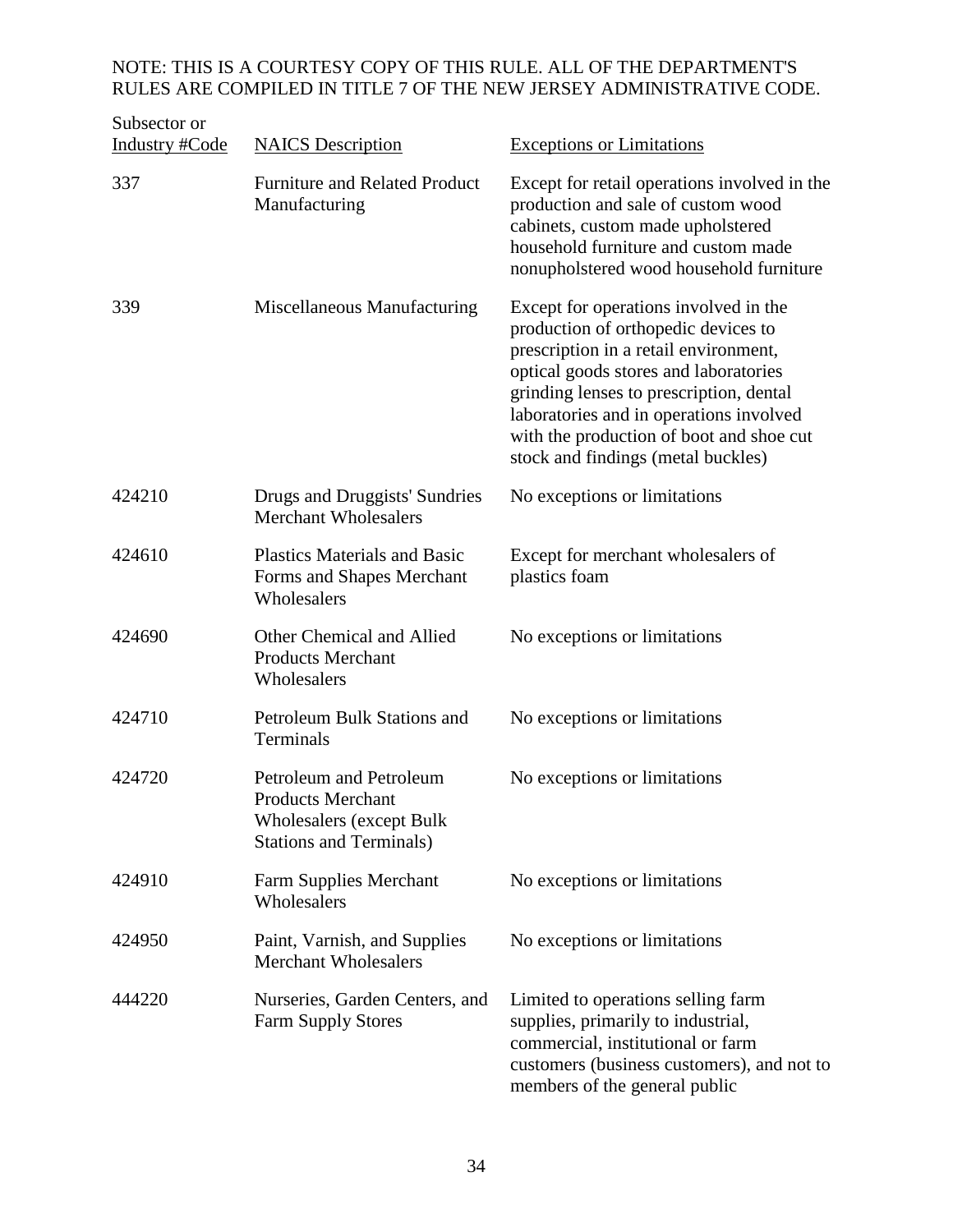| Subsector or<br><b>Industry #Code</b> | <b>NAICS</b> Description                                                              | <b>Exceptions or Limitations</b>                                                                                                                                                                                                           |
|---------------------------------------|---------------------------------------------------------------------------------------|--------------------------------------------------------------------------------------------------------------------------------------------------------------------------------------------------------------------------------------------|
| 454311                                | <b>Heating Oil Dealers</b>                                                            | Limited to operations selling heating oil<br>primarily to industrial, commercial or<br>institutional customers (business<br>customers), and not to members of the<br>general public                                                        |
| 454312                                | Liquefied Petroleum Gas<br>(Bottled Gas) Dealers                                      | Limited to operations selling goods<br>primarily to industrial, commercial or<br>institutional customers (business<br>customers), and not to members of the<br>general public                                                              |
| 486                                   | <b>Pipeline Transportation</b>                                                        | No exceptions or limitations                                                                                                                                                                                                               |
| 488390                                | Other Support Activities for<br><b>Water Transportation</b>                           | Limited to operations involved with ship<br>building and repair services provided by<br>floating drydocks and ship scaling                                                                                                                 |
| 493                                   | Warehousing                                                                           | Limited to establishments storing raw<br>materials for other establishments of the<br>same enterprise                                                                                                                                      |
| 511                                   | <b>Publishing Industries</b>                                                          | Except direct mail advertising services<br>specifically, mailing list compilers and<br>publishing of prepackaged software and<br>publishing locations where no printing<br>operations have ever been conducted                             |
| 512                                   | <b>Motion Picture and Sound</b><br><b>Recording Industries</b>                        | Limited to the production of phonograph<br>records and prerecorded audio tapes and<br>disks by integrated record companies<br>(except duplication only) and the<br>publishing or publishing and printing of<br>music books and sheet music |
| 541710                                | Research and Development in<br>the Physical, Engineering, and<br><b>Life Sciences</b> | Except for commercial physical,<br>engineering and biological research and<br>development on a contract or fee basis and<br>noncommercial research organizations<br>(physical, engineering, and life sciences)                             |
| 551114                                | Corporate, Subsidiary, and<br><b>Regional Managing Offices</b>                        | Limited to offices located on the same lot<br>and block as the industry they serve when<br>that industry has a regulated NAICS<br>number.                                                                                                  |